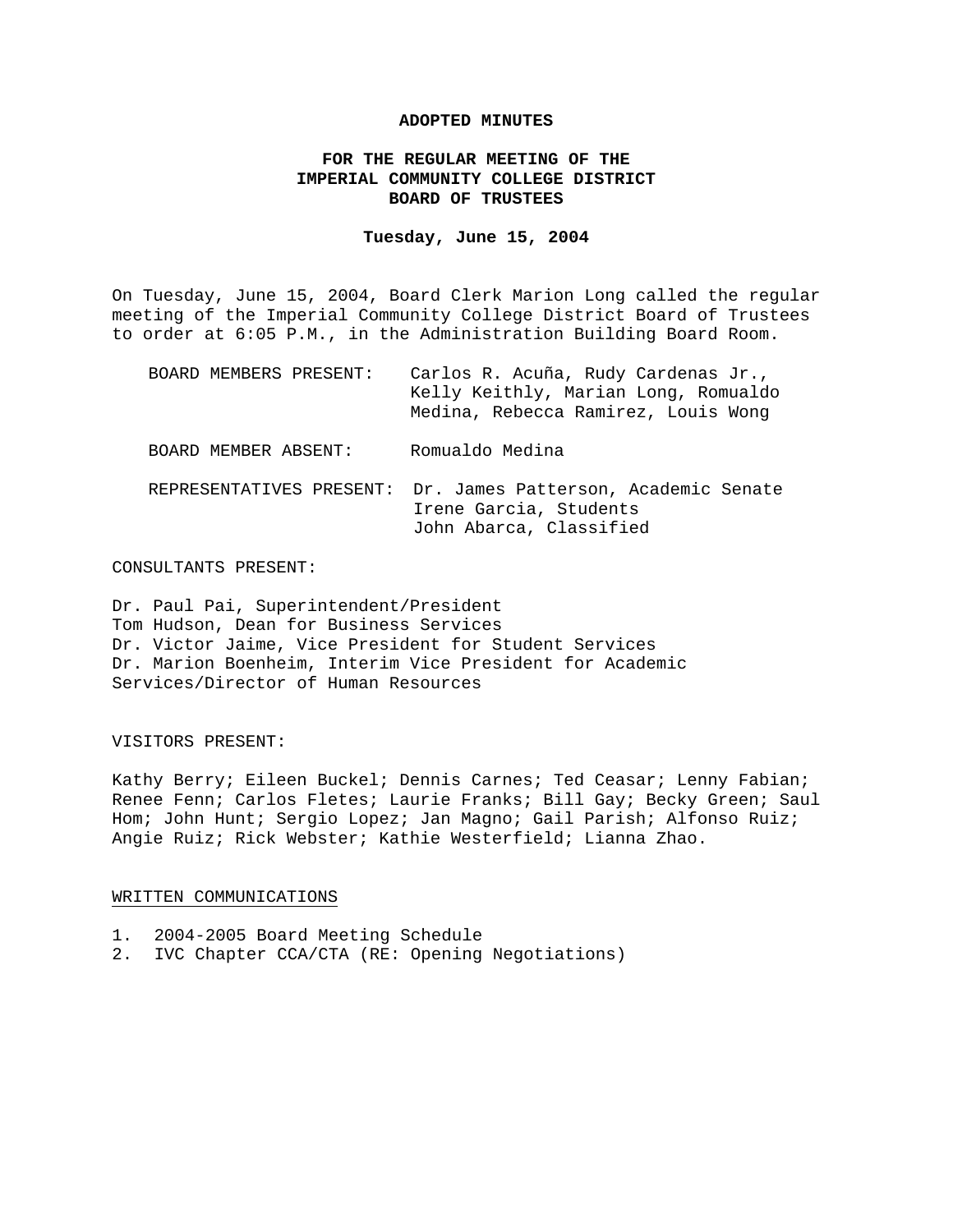## PUBLIC COMMENTS

- 1. Dr. Dennis Carnes communicated some of his observations while serving a two-year term as Chair of the College Council:
	- We work in an environment that is positive in nature, a place of growth, of success, and of incredible opportunities for members of our community.
	- Our energies should be directed to teaching people who want and need to learn.
	- Political and power guarding run deep in many of the constituencies of the campus community.
- 2. Dr. Lianna Zhao, Chair of the Science/Math/Engineering Department, stated that her division organized the 24<sup>th</sup> Annual Math Festival as their yearly outreach program. Commemorative t-shirts were distributed to the Board, and appreciation was expressed for their guidance and support.
- 3. John Abarca requested that Resolution No. 13021, regarding the Confidential Staff Salary Scheduled, be pulled for discussion.

#### EMPLOYEE OF THE YEAR AWARD

Renee Fenn congratulated and presented Angie Ruiz, Business Instructor, with the Employee of the Year 2004 Award. The following statement was presented:

Angie Ruiz, recognized as Imperial Valley College's Employee of the Year, is an exemplary employee for many reasons.

As a faculty member in the Business Division, she specializes in teaching courses in office technology. She brings work experience, which she applies to development and delivery of curriculum for management, supervision and customer service-related coursework. Training in these will be started at Paradise Casinos very soon. Her Masters in English as a Second Language has been key to her understanding of Vocational ESL and to her work with second language students.

Angie was asked to serve as the faculty coordinator for the IVC Customer Service Academy three years ago. She attended training sessions and is now leading the training of trainers here in Imperial Valley. Thanks to her strong belief in the value of Academy courses for employees and to hours of capable, hard work, the Academy has been very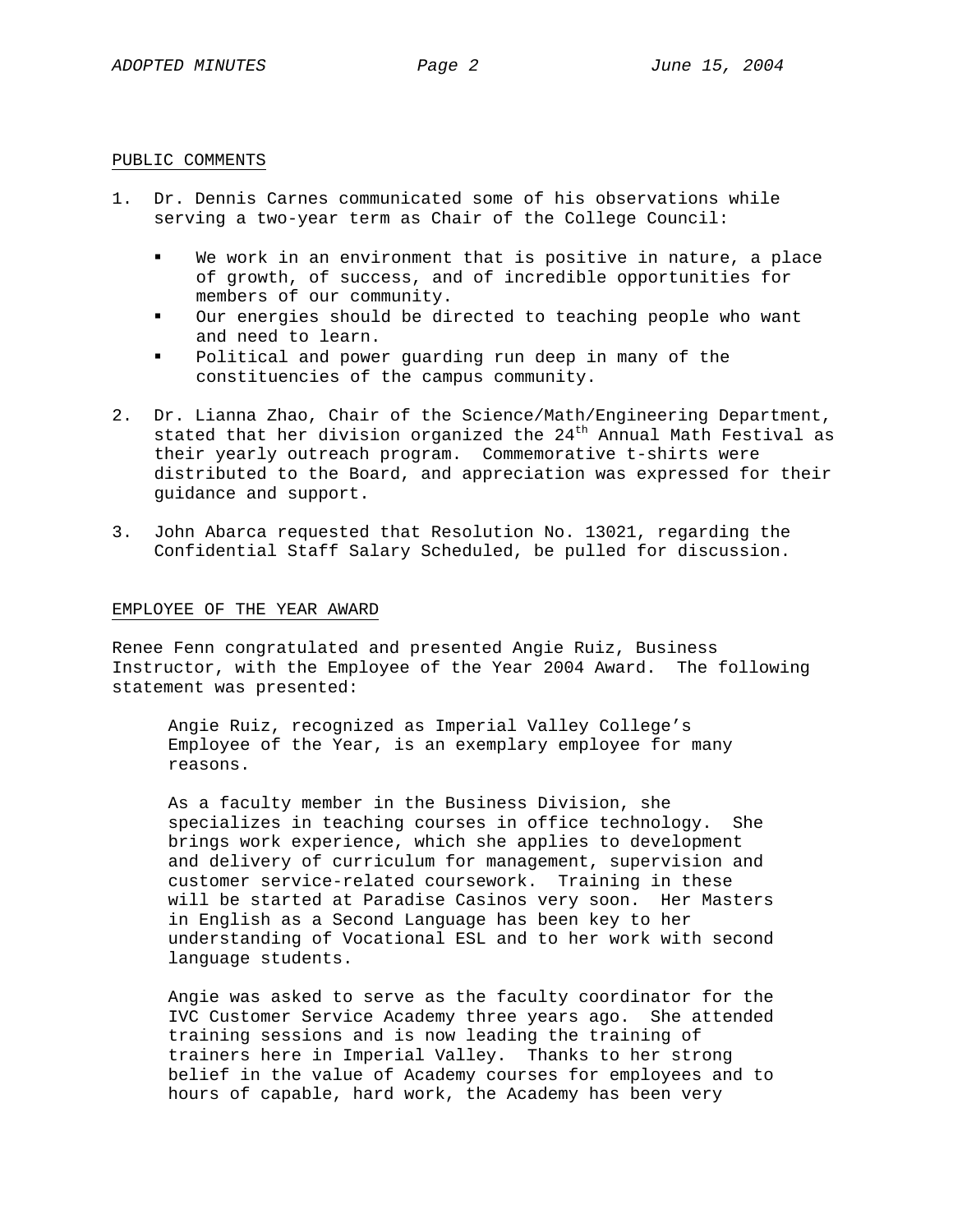successful. She herself has taught the majority of the courses to community members at-large representing retail businesses, banks, and industry. Recently she has taught courses for IVC employees. Evaluations of her instruction are consistently positive.

Angie has put together a strong team of faculty for the Academy, all of who have done an excellent job and who have benefited from her strong organizational skills and support.

Angie brainstormed ideas for the original CONAHEC grant proposal, which was funded for this year and ensured its success throughout this year through, once again, hours and hours of dedicated work. She constantly strives to provide quality instruction and to achieve effective learning, the essence of that project.

In addition, Angie has served as the Business Club advisor. Students involved in the club have learned a great deal by working with such ventures as the Bird Festival and various fund-raising activities.

One can consider Angie Ruiz the kind of teacher who defines herself more by whom she teaches first, then by what she teaches. She believes in her students, and they feel that from her, responding accordingly. It is, therefore, no surprise that she was given the Rafael Santos Award this year.

In her calm, collected, competent manner, Angie best teaches by who she is, a caring, committed professional willing to go far beyond the call of duty if it might benefit others.

Congratulations, Angie.

#### SDICCCA ALLIANCE MEETING

Trustee Marian Long attended the SDICCCA Alliance on June 7, and presented to following information:

- The Governor remains firm on the budget of \$80 million for equalization for community colleges. IVC's portion will be \$299,379.
- The Latino Trustees Association has proven that under funded districts serve more Latino students.
- Alliance group members were asked to contact their legislators to ask them to support the Governor's plan for equalization.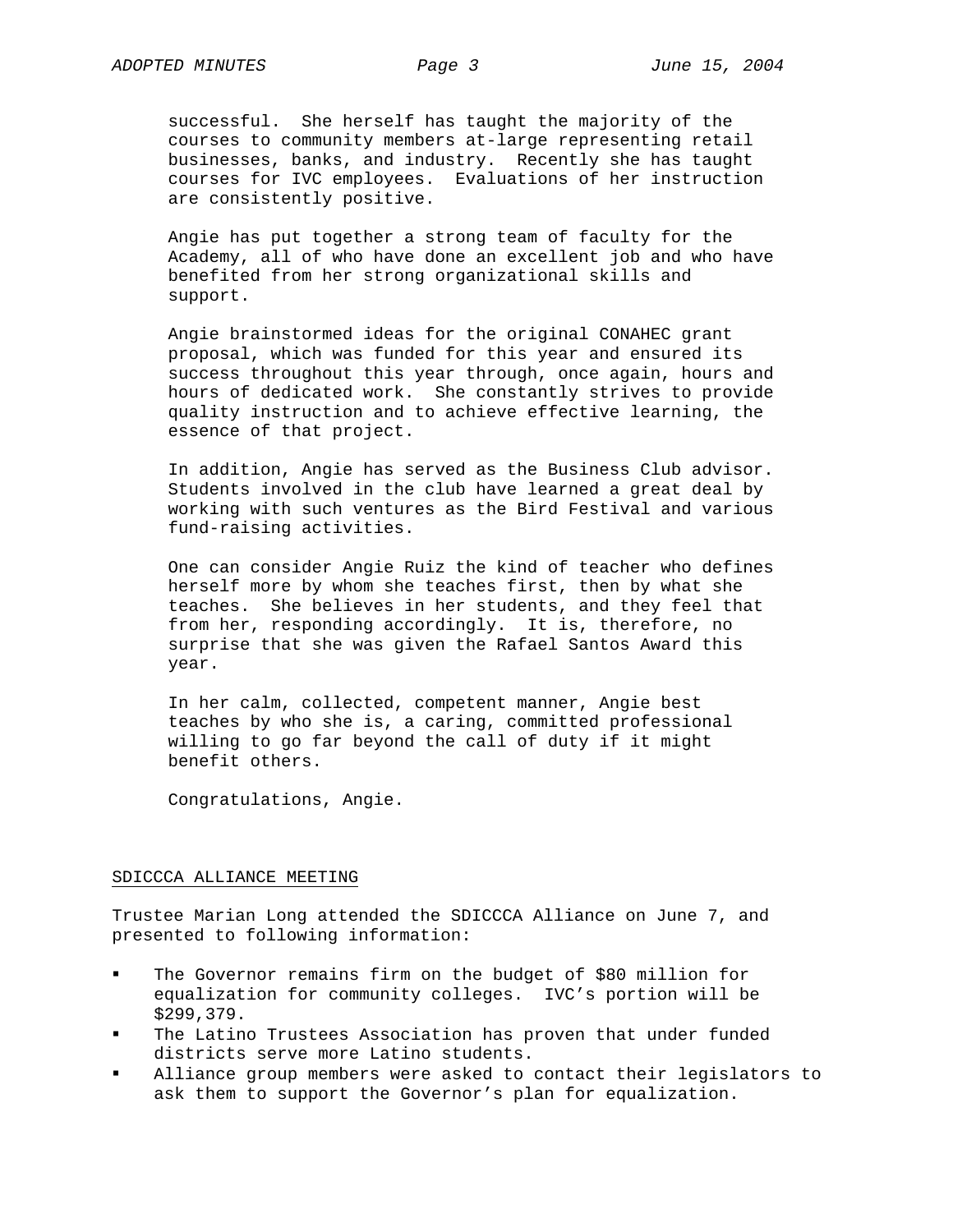- SB 1442 (Ducheny) proposes that apportionment rates per full-time equivalent student (FTES) for community college noncredit courses be equalized with the apportionment rates per average daily attendance of adult education classes offered by school districts.
- SB 1875 (Alpert) provides that equalization funds appropriated in the annual Budget Act not be allocated to community college districts until the Chancellor of the California Community Colleges develops an equalization plan that is approved by the Director of Finance.

## ASSOCIATED STUDENT GOVERNMENT UPDATE

ASG President, Irene Garcia, reported that they were working on their events calendar for the 2004-2005 academic year.

## ACADEMIC SENATE UPDATE

Academic Senate President, Dr. James Patterson, reported that the last meeting of the Senate took place on May 19. The Senate recommended, for Board submission, Registration Priority and the hiring of an Athletic Counselor. The Senate also endorsed the work of the Policies and Procedures Task Force, and approved modifications to the Tenure Review Policy and Procedures, which was negotiated with the District by CTA. The Academic Senate is not scheduled to meet again until August 18.

#### PRESIDENT'S UPDATE

Dr. Pai reported the following:

- Visits have been made to the Brawley Union High, San Pasqual and Calipatria school boards. At all three meetings, Dr. Pai reported the progress and the facility need of IVC, and asked for their support. The boards echoed back with affirmative responses.
- Summer school started on Monday, June 14, and there is an enrollment increase of 6.5%. The Academic Services leadership was thanked for their leadership in increasing classes to sustain the unmet demand. There will be more classes in the fall to accommodate the expected growth.
- At the Imperial County School Superintendents' meeting, IVC convinced six school districts to join CalPASS, which is the only student computer data sharing effort in California. Longitudinal and matriculation studies of students from elementary through college can be performed with the cooperation of these districts.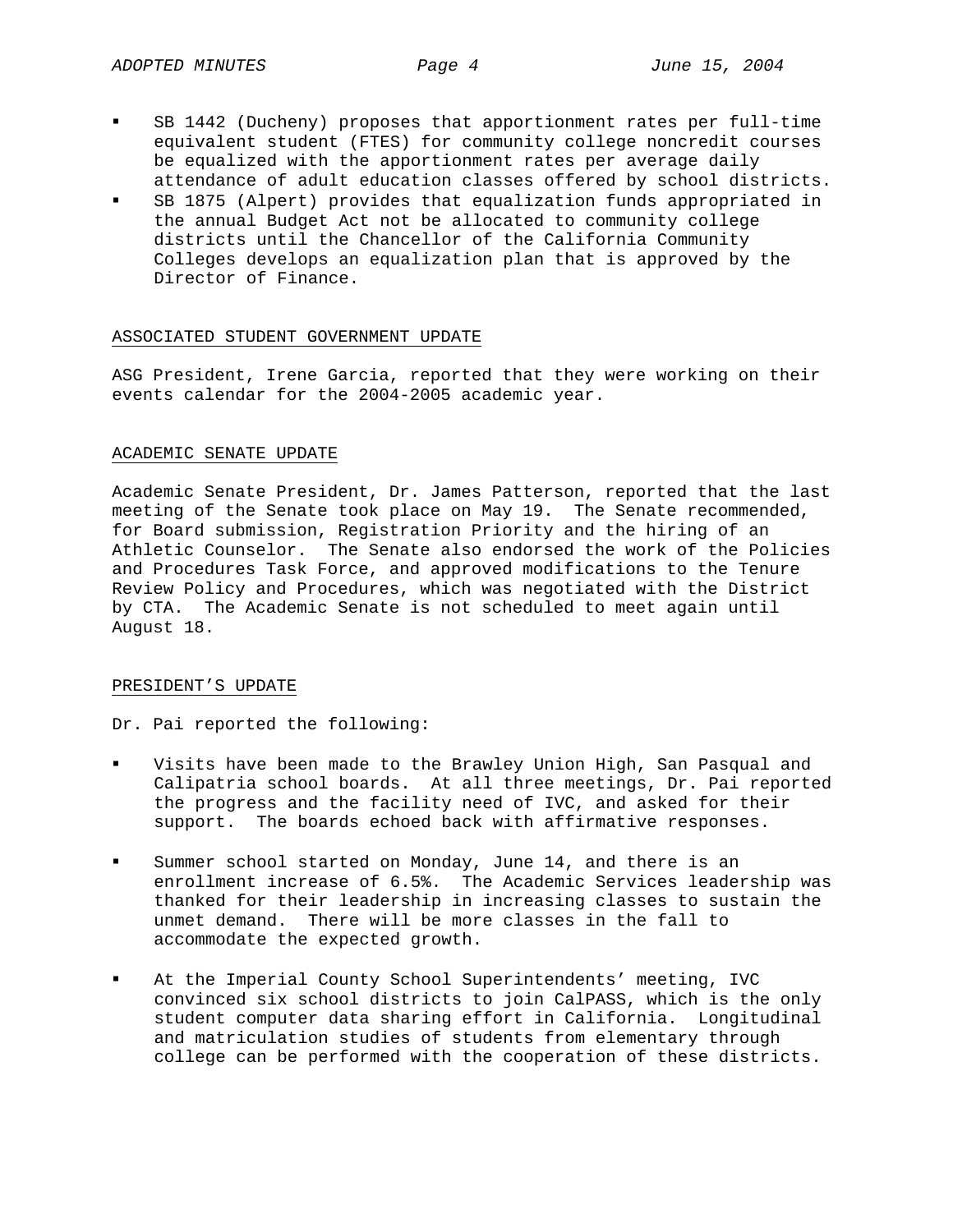- A dinner for IVC Alumni will take place on June 28, from 5:30 P.M. to 7:30 P.M., in the Casbah Room. The purpose of this meeting is to revive the Alumni Association, to discuss the graphics for the new mascot, ask for ideas and input for passage of a bond. The IVC Foundation will host the dinner.
- The second Imperial Valley Leadership Institute 2020 will be held beginning Thursday night, June 24, through Friday and Saturday, June 25, 26 from 9:00-3:00 P.M., at the Holiday Inn Express in El Centro, at a cost of only \$100 per participant.

### BUDGET UPDATE

Tom Hudson reviewed the last budget report for the 2003-2004 fiscal year. The ending cash balance as of May 31, 2004 is \$2,021,624.40, which is on target.

#### UPWARD BOUND BRIDGE AND SUMMER PROGRAM

This summer Sergio Lopez will be substituting for Rosalie Lopez, Director of the Upward Bound Program, who is recovering from head trauma suffered in a car accident. Mr. Lopez presented an overview of the Bridge and Summer Residential Program to be held at the University of California, San Diego, from June 18 through July 25, 2004. The purpose of the program is to motivate local Upward Bound high school students by exposing them to the following:

- They live in a residential collegiate environment;
- They earn high school credits by taking English, Spanish, Science, Math, and Computer classes;
- They gain awareness to career opportunities;
- They are exposed to various cultural activities;
- Their experiences help them gaining self-confidence.

#### ICCD BOARD POLICIES

Dr. Victor Jaime, Chair of the Board Policy Task Force, presented the Board with the new and updated Board Policies for their review. The Policies will be placed on the next Board agenda for approval.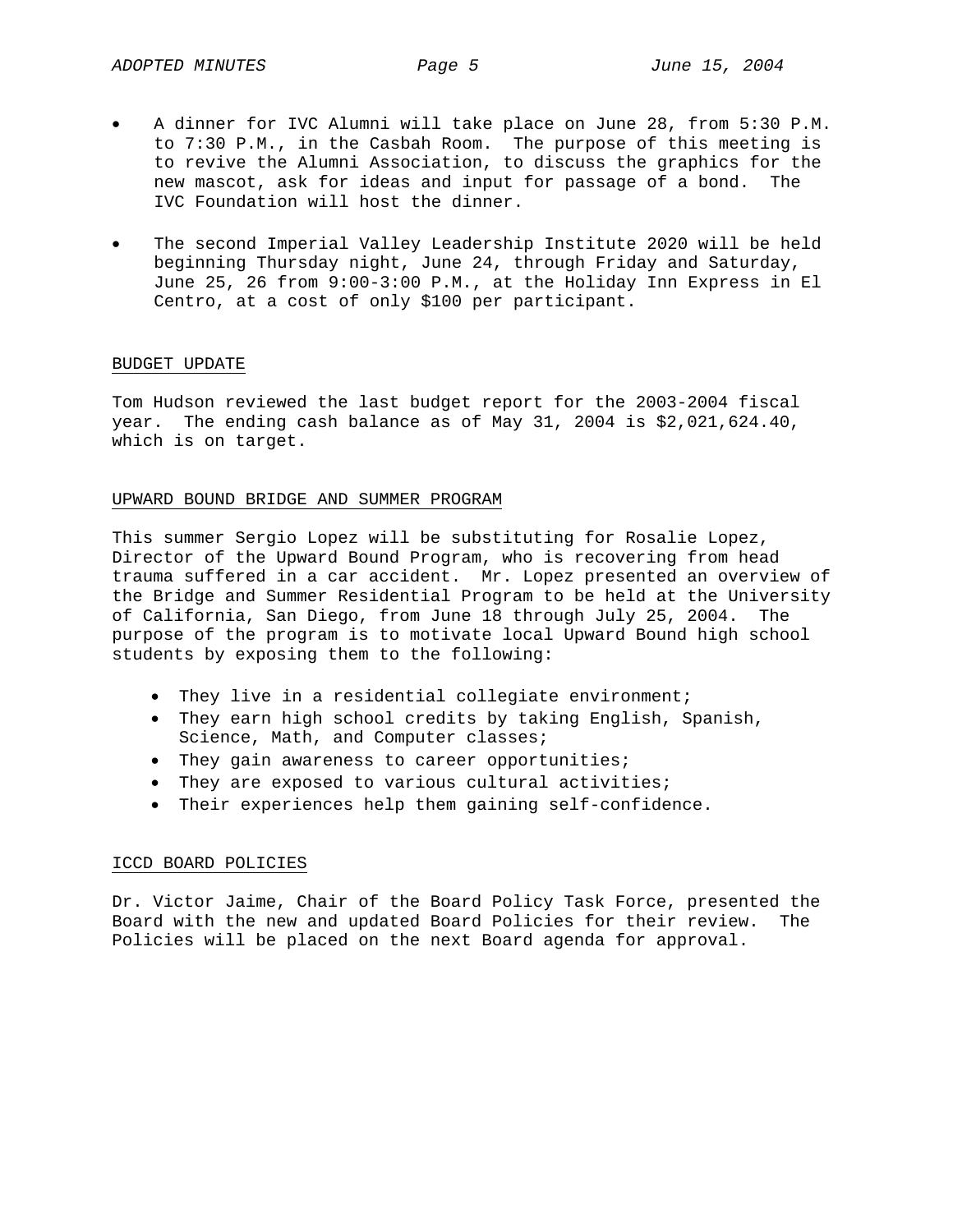M/S/C Keithly/Acuña to approve the Minutes dated May 18, 2004

M/S/C Keithly/Acuña Resolution No. 13002: **PURCHASE ORDERS**

BE IT RESOLVED that the issuance of current year Purchase Order Nos. P4050066 through P405M055 in the amount of \$253,990.14, and Direct Payment Nos. I0002234 through I0002862 in the amount of \$277,069.06 are approved.

M/S/C Keithly/Acuña Resolution No. 13003: **PAYROLL WARRANT ORDERS**

BE IT RESOLVED that Payroll Warrant Order No. 21 in the amount of \$113,150.62 and Warrant Order No. 22 in the amount of \$1,534,361.91 be ratified.

M/S/C Keithly/Acuña Resolution No. 13004: **COMMERCIAL WARRANT ORDERS**

BE IT RESOLVED that Commercial Warrant Orders on the General Fund be ratified as follows:

> 40 in the amount of \$127,014.96 41 in the amount of \$354,616.73 42 in the amount of \$1,462,324.08 43 in the amount of \$138,188.69

M/S/C Keithly/Acuña Resolution No. 13005: **BUDGET CHANGES**

WHEREAS, the California Code of Regulations, Title V, Sections 58307 and 58308, and the Community College Budget and Accounting Manual require the Board of Trustees to adopt the annual District budget by resolution, and to approve any changes to that budget by resolution.

BE IT NOW RESOLVED that budget changes 4050578, 4050580, 4050585, 4050586, 4050587, 4050592, 4050599, 4050606, 4050617, 4050627, 4050628, 4050630, 4050631, 4050636, 4050645, 4050654, 4050655, 4050657, 4050658, 4050664, 4050668, 4050674, 4050677, 4050684, 4050685, 4050686, 4050687, 4050688, 4050689, 4050690, 4050693, 4050700, 4050701, 4050702, 4050704, 4050707, 4050708, 4050709, 4050713, 4050716, 4050729, 4050730, 4050732, and 4050735 be approved.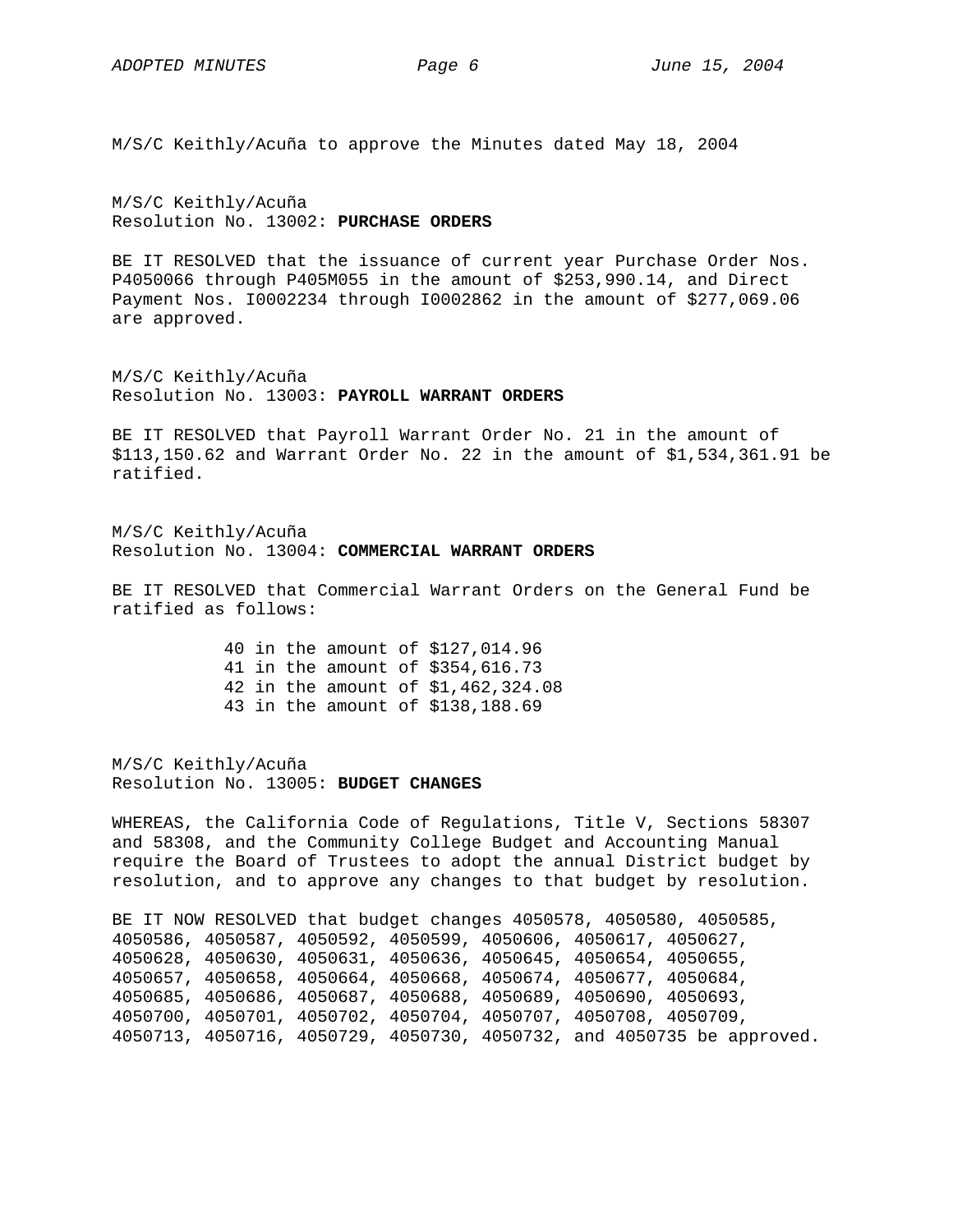M/S/C Keithly/Acuña Resolution No. 13006: **PUBLIC HEARING ON THE ESTABLISHMENT OF THE GANN APPROPRIATION LIMIT** 

WHEREAS on November 1979, the people of California passed Proposition 4, a Constitutional Amendment establishing appropriation limits for State and local government units; and

WHEREAS, the State of California has enacted AB 1352 (1980 Session) to implement these provisions; and

WHEREAS, the District's 2004-2005 budget appears to be in conformance with the requirements of Proposition 4 and AB 1352;

NOW, THEREFORE, BE IT RESOLVED that the Board of Trustees finds that the 2004-2005 tentative budget, to be adopted, is within the limits established by Proposition 4.

M/S/C Keithly/Cardenas Resolution No. 13007: **TENTATIVE BUDGET** 

BE IT RESOLVED that the Tentative General Fund budget be approved for the 2004-2005 school year and filed with the Imperial County Superintendent of Schools.

BE IT FURTHER RESOLVED that the date of the public hearing on the 2004-2005 budget, prior to its adoption, be and is hereby set for Tuesday, September 14, 2004, at 6:00 P.M., in the Administration Building Board Room.

# M/S/C Keithly/Acuña Resolution No. 13008: **CONTRACT FOR PUBLIC RELATIONS AND MARKETING SERVICES**

WHEREAS the Accreditation Commission Standard Three, Section C.2, mandates that: "*The Institution uses information from its evaluation and planning activities to communicate matters of quality assurance to the public*," and to insure that IVC complies with this standard;

BE IT NOW RESOLVED that the Board approves renewing an agreement with Reliance Communications for the purpose of providing public relations and marketing services for Imperial Valley College as outlined in a work plan for the 2004-2005 fiscal year.

BE IT FURTHER RESOLVED that the Superintendent/President is authorized to negotiate the terms of this contract.

**Fiscal Impact Statement:** Total monthly cost of \$4,000.00, total annual cost of \$48,000.00 to be paid out of the General Fund unrestricted. This expense is part of the 2004-2005 Tentative Budget.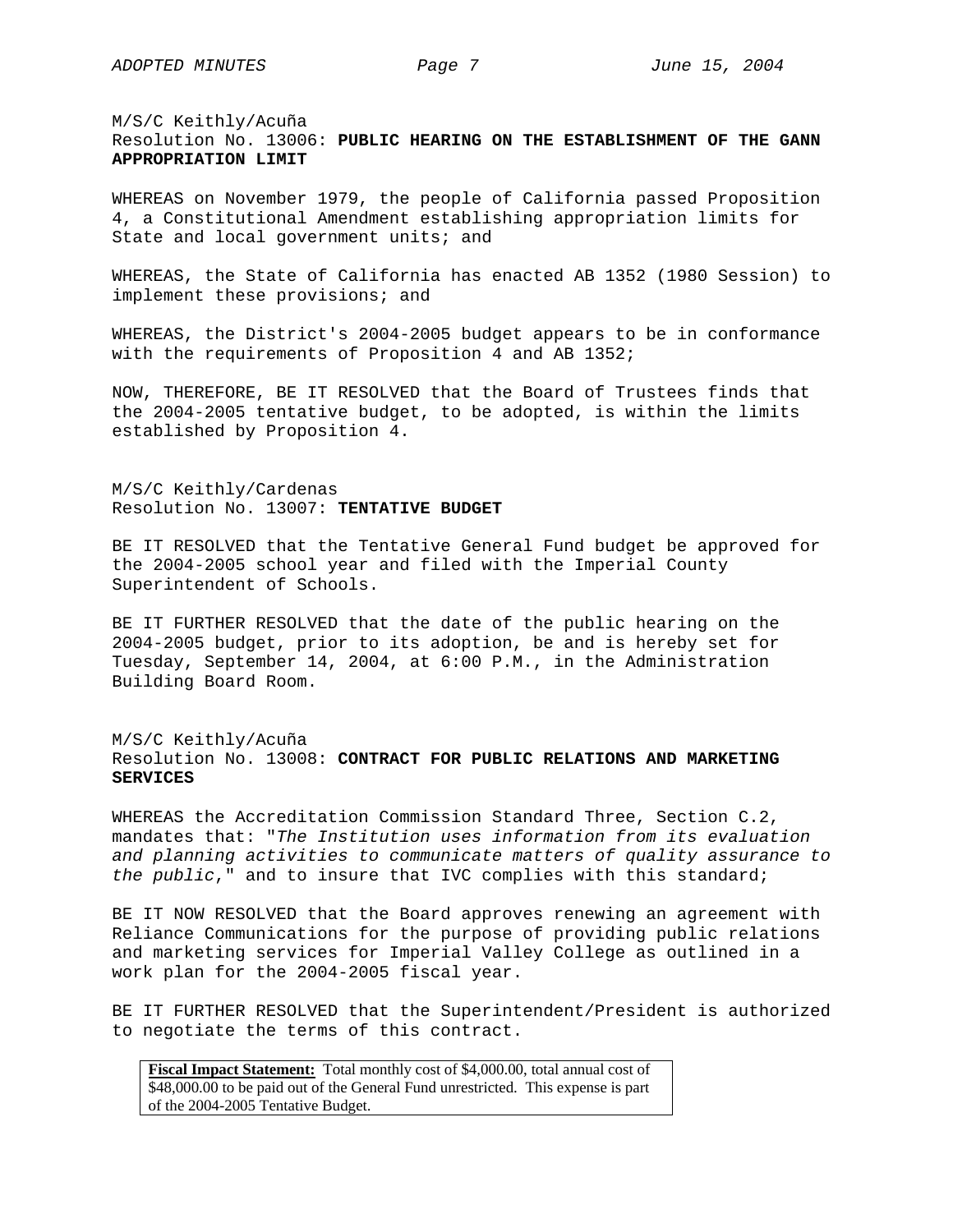# M/S/C Keithly/Cardenas Resolution No. 13009: **RFP FOOD SERVICES CONTRACT**

BE IT RESOLVED that the Board authorizes entering into a contract with Chips & Salsa to provide food services beginning July 23, 2004, and that Dr. Paul Pai, Superintendent/President, and Dr. Victor Jaime, Vice President for Student Services are authorized to execute the contract.

M/S/C Keithly/Cardenas Resolution No. 13010: **REVISION OF COLLEGE COUNCIL BYLAWS AND PROCEDURES** 

BE IT RESOLVED that the Board approves the recommendation of the College Council dated May 24, 2004 to revise the College Council Bylaws and Procedures as follows:

IMPERIAL VALLEY COLLEGE Standing Rules of the College Council *Access to the College Council is available to all members of all constituencies* 

*Board Approval December 11, 1996, Resolution No. 11062* 

## MEETINGS

At its first meeting of each academic year the College Council will set a time and place to meet agreeable to its members. The Council will meet at least once a month.

#### AGENDA

- 1. The College Council will generate its agenda from items submitted by any College Council member or policy making **or any member of the campus** community of Imperial Valley College.
- 2. The agenda will be prepared by the Chair and the Vice Chair of the College Council and distributed to the Council members one week in advance of the meeting.
- 3. In addition, copies of the agenda **and minutes of previous meetings** will be posted at various locations throughout the college **on the College website and available for review, with attachments, at the President's Office**.

### OPERATIONS

1. A quorum must be present to hold a meeting. For this Council a quorum is nine members.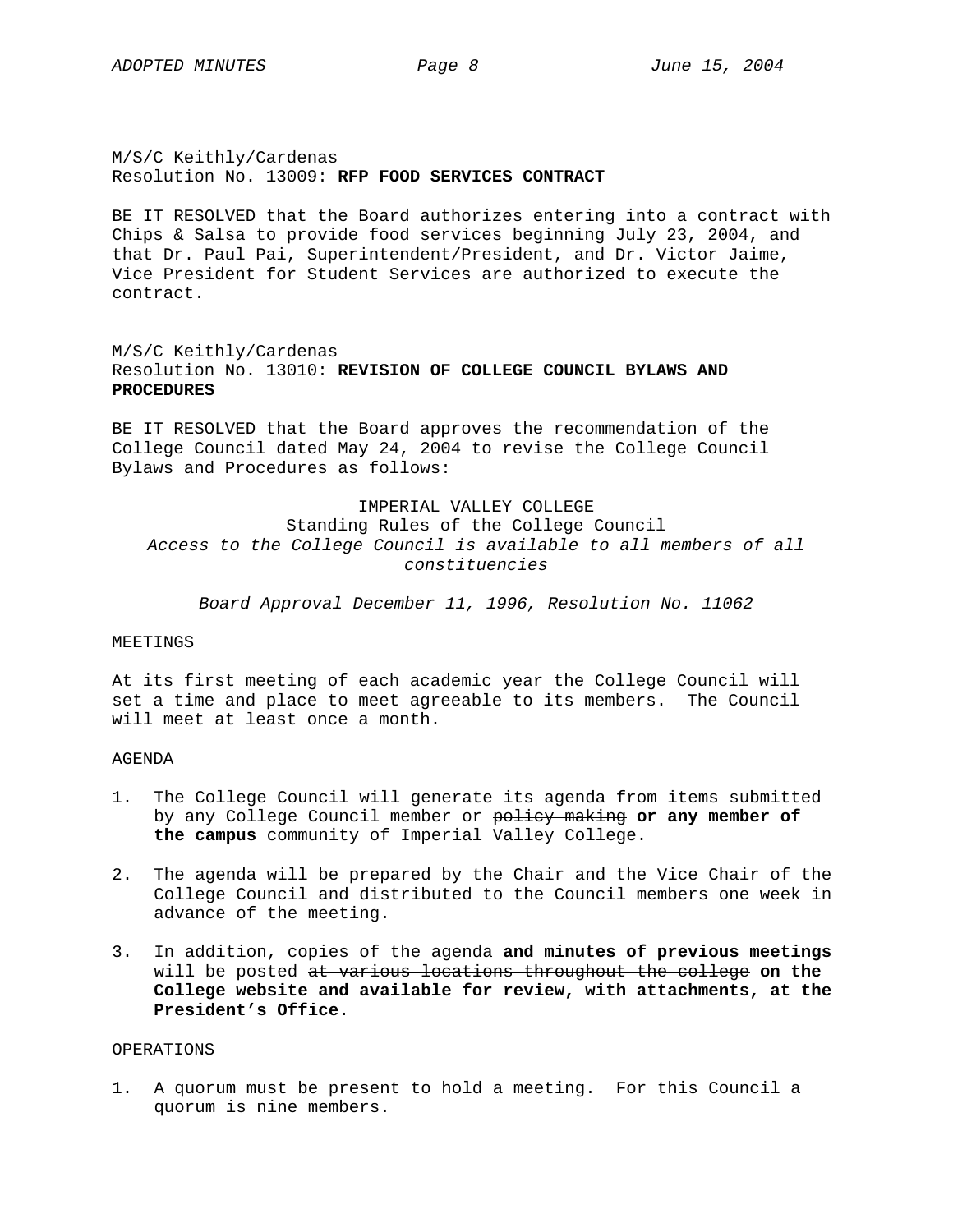- 2. Members unable to attend will designate an alternate and/or proxy. **Constituent groups may designate up to three alternates who may serve during a College Council meeting in the absence of the permanent member. The slate of alternates will be selected and presented to the College Council in advance for the duration of the school year.**
- 3. Robert's Rules of Order will be used to conduct meetings.
- 4. Council members will work to achieve consensus. If the Council cannot achieve consensus, a vote following Robert's Rules of Order will be taken. Records of dissenting and minority opinion will be included in the final recommendation.

### TERMS OF OFFICE

- 1. The chair of the College Council shall be elected for a two-year term by the College Council **and be a member of College Council**. The term shall commence on July 1 and end on June 30 of the second year.
- 2. The vice chair of the College Council shall be elected for a one **two**-year term by the College Council. In the absence of the Chair, the Vice Chair will conduct meetings of the College Council.

#### PROCEDURES

Since the Board of Trustees has established the College Council to ensure faculty, staff, students and administrators the right to participate effectively in college governance, the following procedures shall apply:

- 1. The College Council will allow for discussion and recommendations to be a shared process by representatives of all four **five**  constituent groups. In addition, visitors will be allowed to share their opinions, suggestions and ideas.
- 2. Copies of the minutes will be posted at various locations throughout the college **on the College website and available for review, with attachments, at the President's Office.**
- 3. Prior to the Board of Trustees receiving any policy recommendation, the College Council will be given the opportunity to express its views and opinions to the College President-and/or the appropriate policy making committee.
- 4. The views and opinions of the College Council will be expressed in written form to the College President and/or the appropriate policy making committee.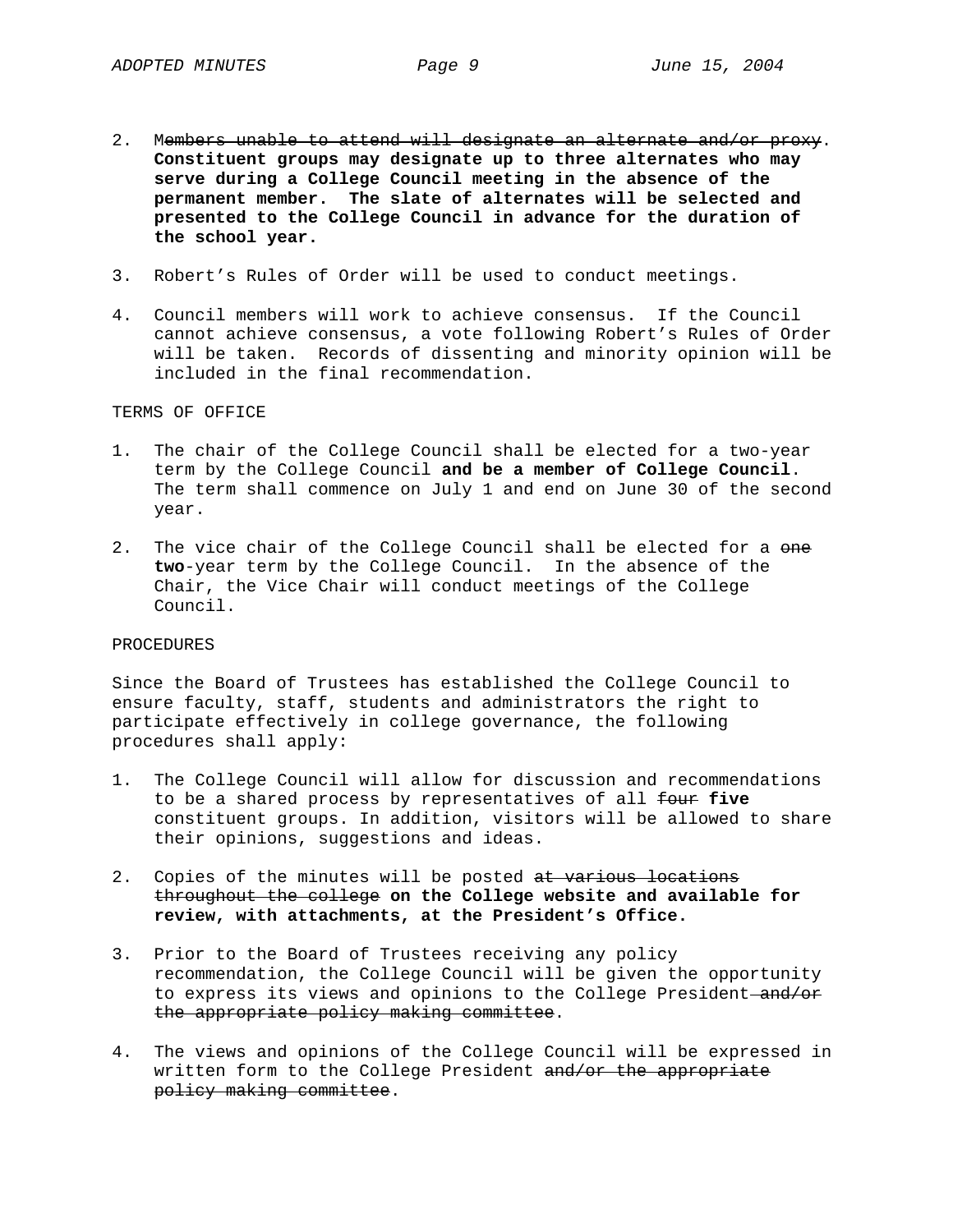- 5. When the views and opinions by the members of the College Council are not accepted by the College President and/or other policy making committees, a written statement giving the rationale for not accepting the view and opinions will be communicated to the members of the College Council.
- **6.** The College Council will serve as a center to share information and discuss activities, projects, programs, and plans that have been developed or are being developed by constituent groups, and reserves the right to express its views and opinions to the College President on any of the above. **It is not within the purview of College Council to discuss or advise on personnel topics or student discipline.**

REVIEW AND REVISION

These standing rules may be changed by a majority vote of the 12 College Council members.

> IMPERIAL COMMUNITY COLLEGE DISTRICT BOARD POLICY/PROCEDURES SECTION 3.7 – SHARED GOVERNANCE COLLEGE COUNCIL

## PHILOSOPHY

Shared governance is a decision-making process committed to the best interests of our students and our institution based upon participation of those affected by decisions in an environment of cooperation and trust.

One of the basic principles of academic governance in higher education is that effective decisions derive from the powers vested by law in governing boards, the faculty, staff, students, and administrators. Because these sources of information are vital to the development and implementation of sound educational policy, Imperial Valley College wishes to encourage, to the best extent possible the practice of shared governance.

Shared governance recognizes and indeed is predicated on the sincere commitment on the part of all participants to our students, our professions, and our institution. It is a complex process of consultation that demands from faculty, staff, students, and administrators, a respect for divergent opinions, a sense of mutual trust, and a willingness to work together for the good of the instructional enterprise.

Shared governance embraces the basic objective that all key parties of interest should be given the opportunity to participate jointly in developing recommendations and priorities for the well being of the institution.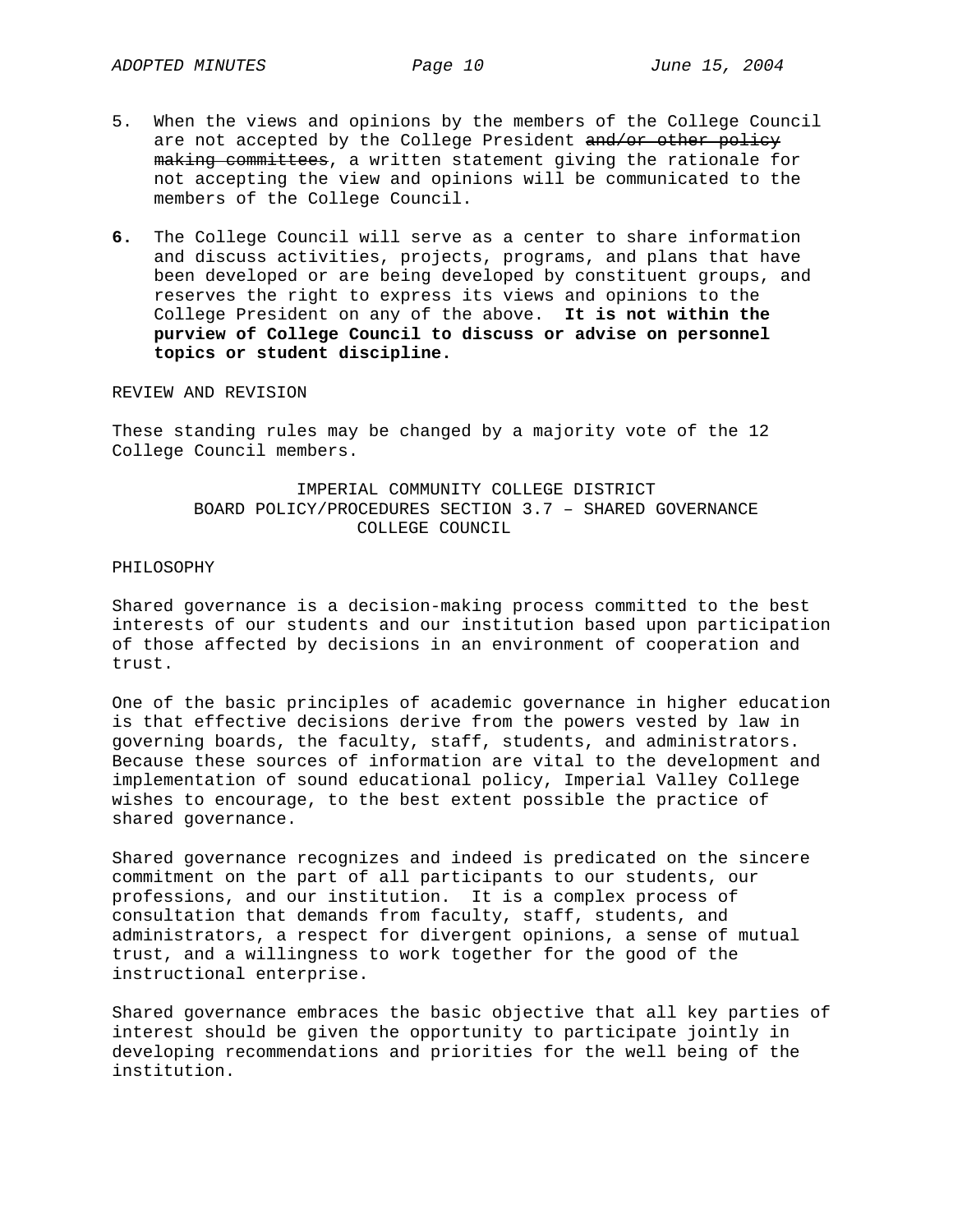## PURPOSE

- To ensure faculty, staff, students, and administrators the opportunity to express their opinions and ideas at the campus level and to ensure that these opinions and ideas are given every reasonable consideration.
- To establish a process which allows faculty, staff, students, and administrators the opportunity to make recommendations to the College President or other policy making college committee.

## FUNCTIONS

- To convey to the College President the views of the campus community on matters relevant to the orderly functioning of the college.
- To make recommendations to the College President on which college committees or task forces are needed or should be activated.
- To make recommendations on proposed college policies developed by the College President or other policy making college committees.
- To disseminate proposed or current policy, and regulations to the constituent groups for feedback prior to making recommendations to the College President or other policy-making college committees.
- To allow for discussion and recommendations to be a shared process by representatives of all four **five** constituent groups.

# STRUCTURE

- 1. The following college constituencies retain all rights granted by law and/or regulations. The four five groups represented in this shared governance structure are faculty, classified staff, classified managers/confidentials, students, and administrators.
- 2. The permanent members of the College Council are:
	- Three faculty members: 2 faculty appointed by the Academic Senate, 1 faculty elected at large.
	- Three classified at large **appointed by CSEA.**
	- **One member of the Classified Managers/Classified Confidentials appointed by CMCA.**
	- Three students at large **appointed by ASG**.
	- Three administrators: 1 non-instructional, 2 instructional **appointed by the Administrative Council.**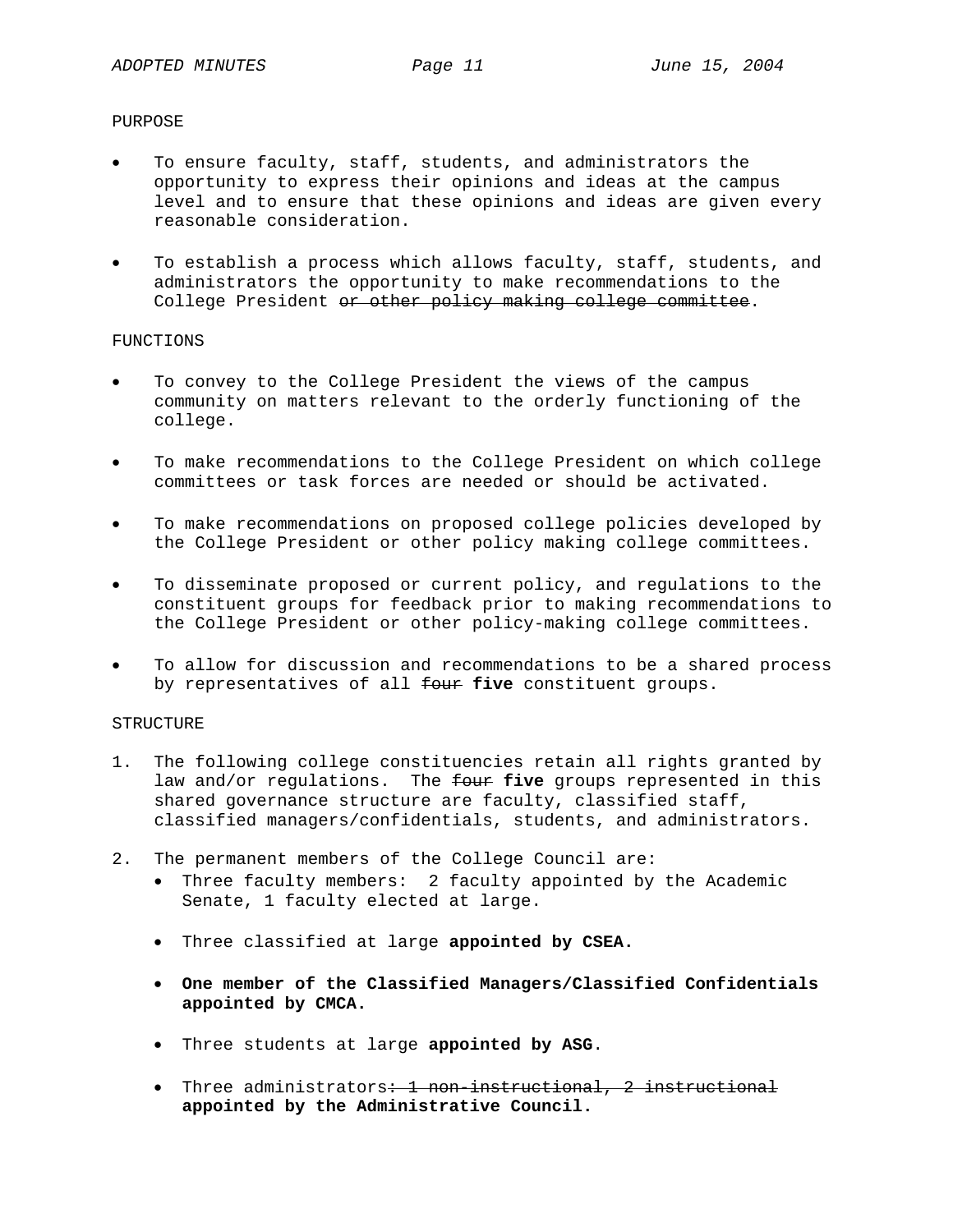- The College President **and the IVC Foundation Director will be**  ex-officio members
- 4. A Chair and Vice-Chair will be elected by the members of the College Council.
- 5. The College Council may create ad hoc committees as needed to address college wide issues and task forces to address specific (single item) issues.

#### OPERATION PROCEDURES

Operational procedures for the College Council will be developed and maintained by its members

#### REVIEW AND REVISION

This section of the Imperial Valley College Shared Governance Policy shall be subject to review every two years by the College Council or as directed by the Board of Trustees or its designee. When members of the College Council approve proposed revisions to this section, the recommendations will be presented to the College President and, thereafter, to the Board of Trustees.

## M/S/C Keithly/Acuña Resolution No. 13011: **MEMORANDUM OF UNDERSTANDING WITH WESTMORLAND UNION SCHOOL DISTRICT**

WHEREAS the IVC Extended Campus has the opportunity to enter into a partnership with the Westmorland Union School District for use of a computer laboratory between the hours of 8:00 A.M. and 12:00 P.M. and 6:00 P.M. and 10:00 P.M. to conduct basic computer classes.

BE IT NOW RESOLVED that the Board authorizes the Superintendent/ President and/or the Dean of Business Services to sign a Memorandum of Understanding with the Westmorland Union School District for use of classroom facilities.

# M/S/C Keithly/Acuña Resolution No. 13012: **MEMORANDUM OF UNDERSTANDING WITH SAN PASQUAL VALLEY UNIFIED SCHOOOL DISTRICT**

WHEREAS the IVC Extended Campus has the opportunity to enter into a partnership with the San Pasqual Valley Unified School District for use of a computer laboratory between the hours of 9:00 A.M. and 12:00 P.M. and 1:00 P.M. and 4:00 P.M. to conduct basic computer classes.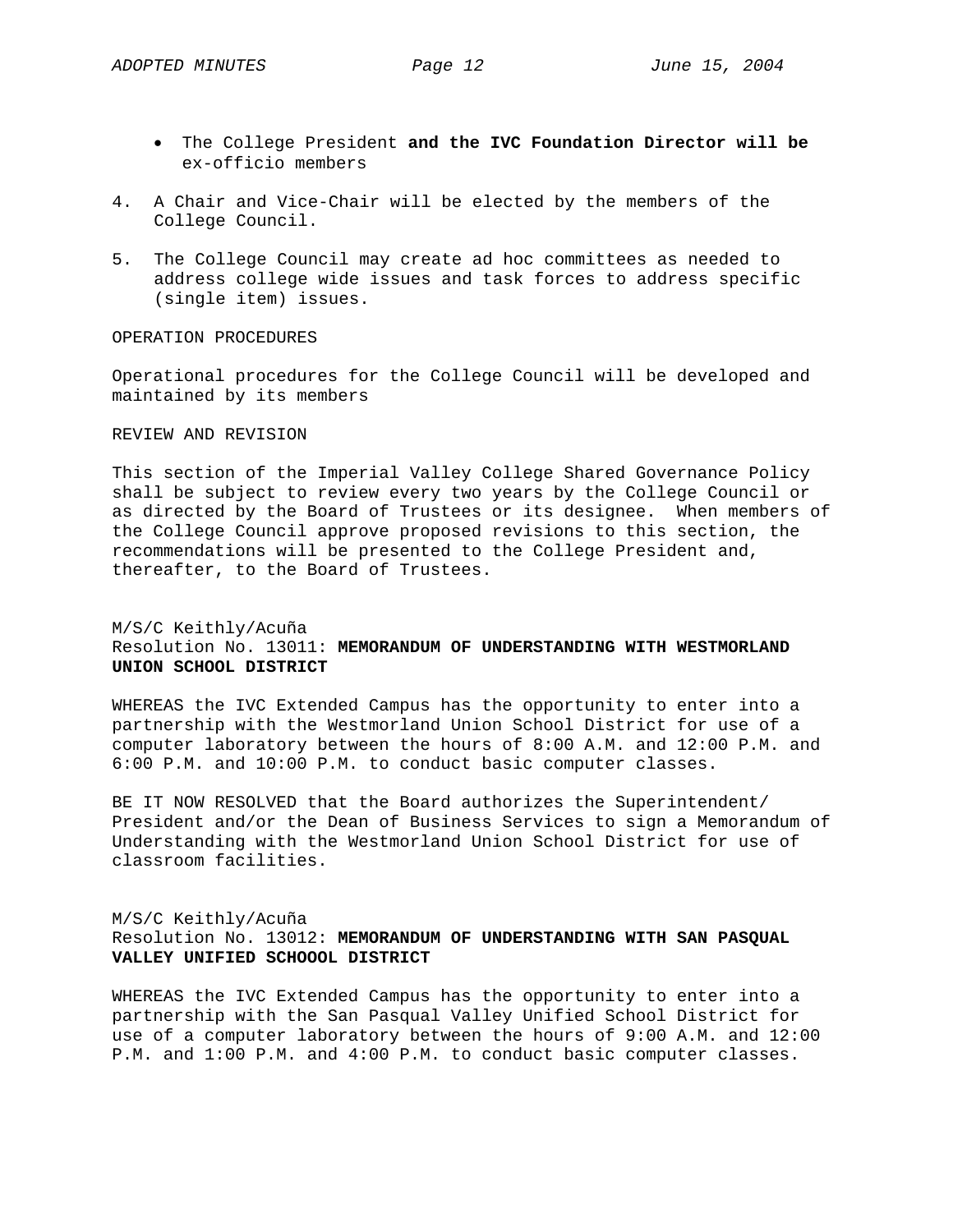BE IT NOW RESOLVED that the Board authorizes the Superintendent/ President and/or the Dean of Business Services to sign a Memorandum of Understanding with the San Pasqual Valley Unified School District for use of classroom facilities.

## M/S/C Cardenas/Keithly Resolution No. 13013: **REGISTRATION PRIORITY FOR ACADEMICALLY PREPARED FRESHMAN**

WHEREAS**,** the Imperial Community College District Board of Trustees has approved an institutional goal to give Imperial County high school graduates "primary" priority at the entry freshman level (Goal F); and

WHEREAS**,** the College desires to provide opportunities for new freshmen to complete degrees in two years or less; and

WHEREAS**,** state law places certain restrictions on how community colleges can bestow registration priority; and

WHEREAS**,** the Admissions Operating Committee has proposed that new freshmen who are academically prepared to enroll in college-level courses be granted Category B priority registration so they may have an opportunity to participate along with continuing IVC students in the Academically Prepared Freshman Program; and

WHEREAS**,** student registration priorities at Imperial Valley College are an area in which the governing board has elected to reach mutual agreement with the IVC Academic Senate;

THEREFORE BE IT RESOLVED that the Board approves the recommendation of the Academic Senate (May 19, 2004) with the approval of the Superintendent/President, that students who through multiple-measure methods are determined to be academically prepared to enroll in college-level courses in each of three areas (English, Reading, and Mathematics) be granted registration priority in Category B for the fall and spring semesters immediately following high school completion; to receive the classification, students must be enrolled in fall semester; and, after the two-semester assignment, priority will be determined on the same basis as for all other students.

## **IMPERIAL VALLEY COLLEGE Priority Registration Categories and Groups**

#### **Category A – DSP&S**

- 1. 61-90 units (students with 90+ units revert to group 5 and start moving up again)
- 2. 46-60.5 units
- 3. 31-45.5 units
- 4. 16-30.5 units
- 5. 0.5-15.5 units
- 6. 0 units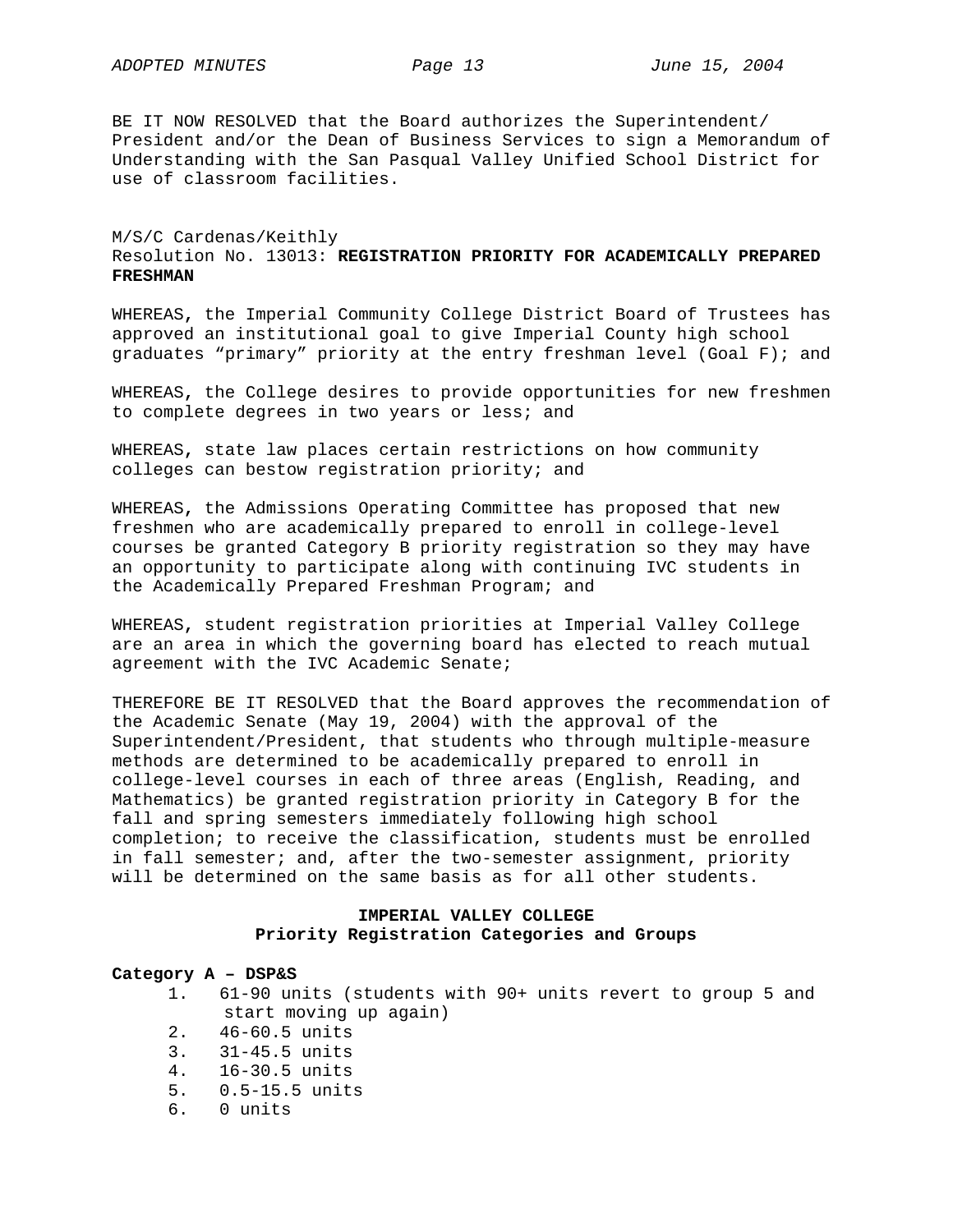**Category B – Student Athletes/A.S. Government (& Academically Prepared Freshman Program – proposed)** 

- 1. 61-90 units (students with 90+ units revert to group 5 and start moving up again)
- 2. 46-60.5 units
- 3. 31-45.5 units
- 4. 16-30.5 units
- 5. 0.5-15.5 units
- 6. 0 units

**Category C – Continuing Students and New Students who complete Orientation** 

- 1. 61-90 units (students with 90+ units revert to group 5 and start moving up again)
- 2. 46-60.5 units
- 3. 31-45.5 units
- 4. 16-30.5 units
- 5. 0.5-15.5 units
- 6. 0 units

# **Category D – Returning IVC Students and New Students**

- 1. 61-90 units (students with 90+ units revert to group 5 and start moving up again)
- 2. 46-60.5 units
- 3. 31-45.5 units
- 4. 16-30.5 units
- 5. 0.5-15.5 units
- 6. 0 units

# **Category E – Students on Scholastic and/or Lack-of-Progress Probation**

- 1. DSP&S
- 2. 61-90 units (students with 90+ units revert to group 5 and start moving up again)
- 3. 46-60.5 units
- 4. 31-45.5 units
- 5. 16-30.5 units
- 6. 0.5-15.5 units
- 7. 0 units

## **Category F – Concurrently enrolled High School students**

- 1. 61-90 units (students with 90+ units revert to group 5 and start moving up again)
- 2. 46-60.5 units
- 3. 31-45.5 units
- 4. 16-30.5 units
- 5. 0.5-15.5 units
- 6. 0 units

All units are IVC degree applicable units only. Units taken at another accredited college can be counted if the registrar has official transcripts and a student petition is submitted at least five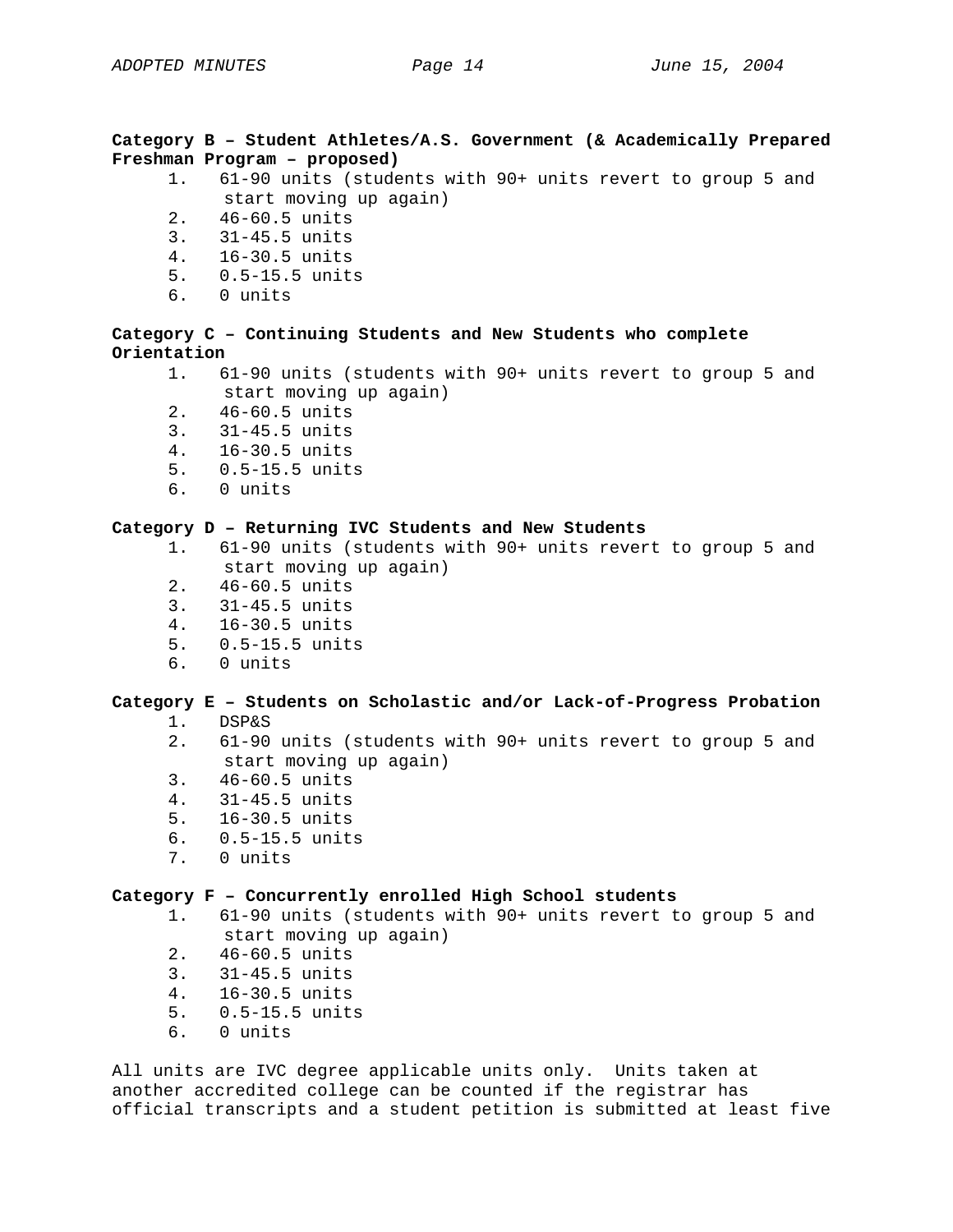working days before the registration appointment deadline. In addition, units taken at IVC prior to 1981 are not in our computer, so students wishing to establish a priority using units received prior to 1981 need to submit a student petition at least five working days before the registration appointment deadline. The Petition Review Committee will consider all cases of mitigating circumstances.

EOPS students who fall within each of the 1-6 unit groups will receive priority appointments within that group.

Students who owe money to the college will be denied priority registration.

M/S/C Cardenas/Keithly Resolution No. 13014: **ATHLETIC COUNSELOR**

WHEREAS**,** at the October 30, 2003 meeting of the Curriculum & Instruction Committee, the Athletic Department requested a full-time Athletic Counselor position to be in compliance with the Pacific Coast Conference/Commission on Athletics Program Review Standard Five (Academic Planning/Matriculation); and

WHEREAS**,** at the November 6, 2003 meeting of the Curriculum & Instruction Committee, the Athletic Counselor position was prioritized for a new hire position; and

WHEREAS**,** at the March 18, 2004 meeting of the Curriculum & Instruction Committee, the Curriculum & Instruction Committee recommended that the District seeks funds to fill this position;

THEREFORE BE IT NOW RESOLVED that the Board approves the recommendation of the Academic Senate (5/19/04) with the approval of the Superintendent/President to authorize funds beginning Fall 2004 for a new full-time position of Athletic Counselor.

M/S/C Cardenas/Keithly Resolution No. 13015: **MATH COORDINATOR RELEASE TIME**

WHEREAS, the District acknowledges release time activities/ positions for the purposes of conducting non-contract activities; and

WHEREAS, the District acknowledges the importance and value of said activities/positions for the well-being of the District and the population it serves; and

WHEREAS, because of the increase in full-time equivalent instructors in the Science/Math/Engineering Division from 13 instructors to 20 effective with the 2004–2005 academic year, and an increase in the number of adjunct faculty and math tutors, the Chair of the Science/Math/Engineering Division recommended that a Science/Math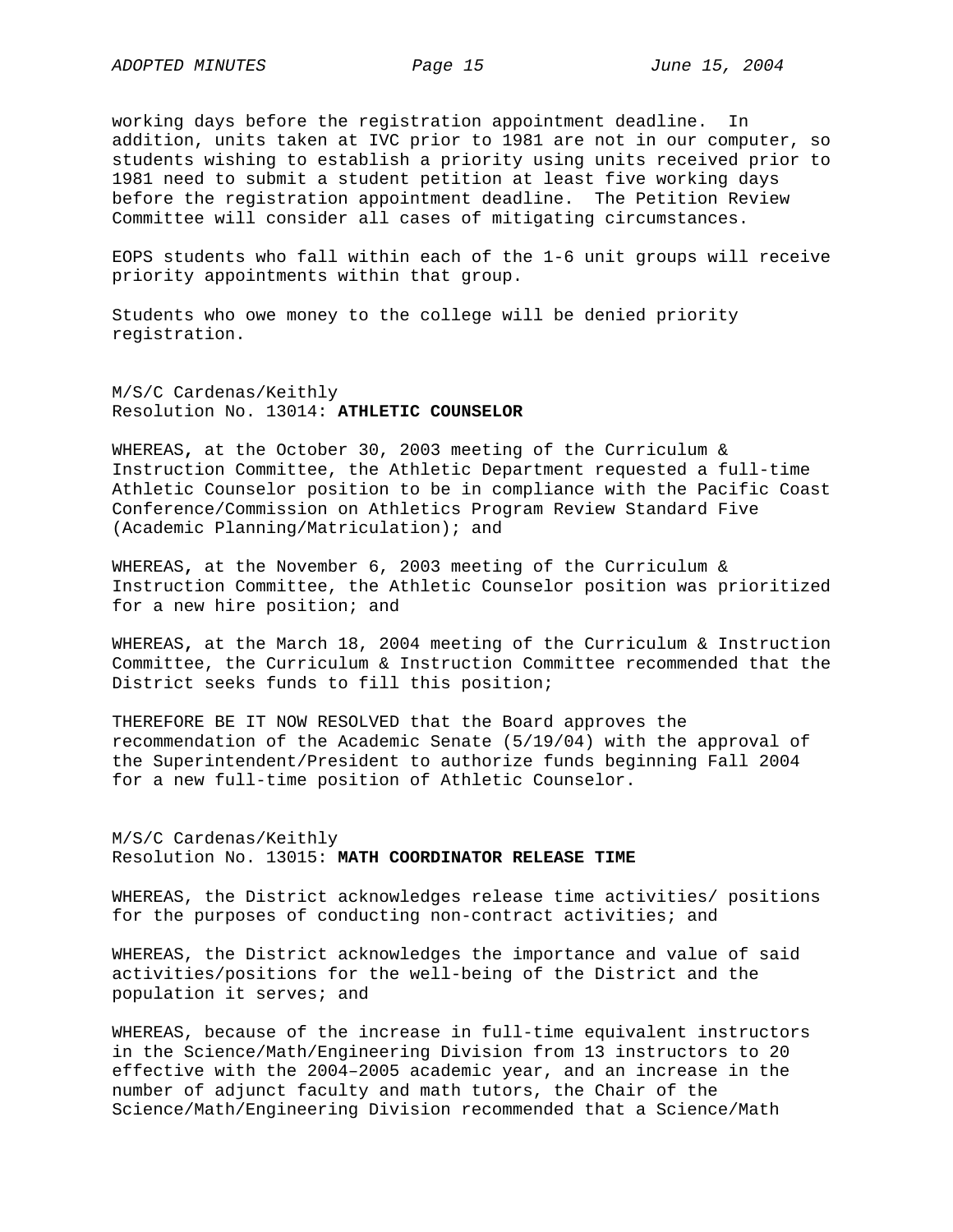Coordinator position be established to more efficiently coordinate the services provided by the Science/Math/Engineering Division;

THEREFORE, BE IT RESOLVED that the Board approves the recommendation of the Interim Vice President of Academic Services, Academic Senate (5/19/04), and the approval of the Superintendent/President, to establish the position of Science/Math Coordinator, and that the annual term of the Coordinator begin August 14, 2004;

BE IT FURTHER RESOLVED that in accordance with Board Policy, the Science/Math Coordinator shall receive 6 hours of release time, and shall be elected from the pool of full-time tenured instructors currently assigned to the Science/Math/Engineering Division.

M/S/C Cardenas/Keithly Resolution No. 13016: **NOT-FOR-CREDIT COURSE: BASKETBALL SCHOOL**

WHEREAS in its continued effort to be responsive to the greater community, the District offers not-for-credit courses for the personal development and enjoyment of the local community; and

WHEREAS, a Basketball School shall be established as a not-for-credit course and shall be coordinated by the Exercise Science/Wellness/Sport Division; and

WHEREAS, the Basketball School is designed for youth ages 6 to 18 and shall be held during designated days during the summer,

BE IT RESOLVED that the Board approves the establishment of the Basketball School as a not-for-credit course, upon the recommendation of the Interim Vice President for Academic Services.

M/S/C Cardenas/Keithly Resolution No. 13017: **NEW COURSES/COURSE DELETIONS**

BE IT RESOLVED that the Board approves the recommendation of the Curriculum and Instruction Committee and the Academic Senate (5/19/04), with the consent of the Superintendent/President, relating to the following new courses:

NEW COURSES:

HR 63C: Orientation to College and Life Skills French 1: Computer (Web-Enhanced) Instruction

COURSE DELETIONS:

ART 18B: Watercolor Painting ART 23B: Ceramics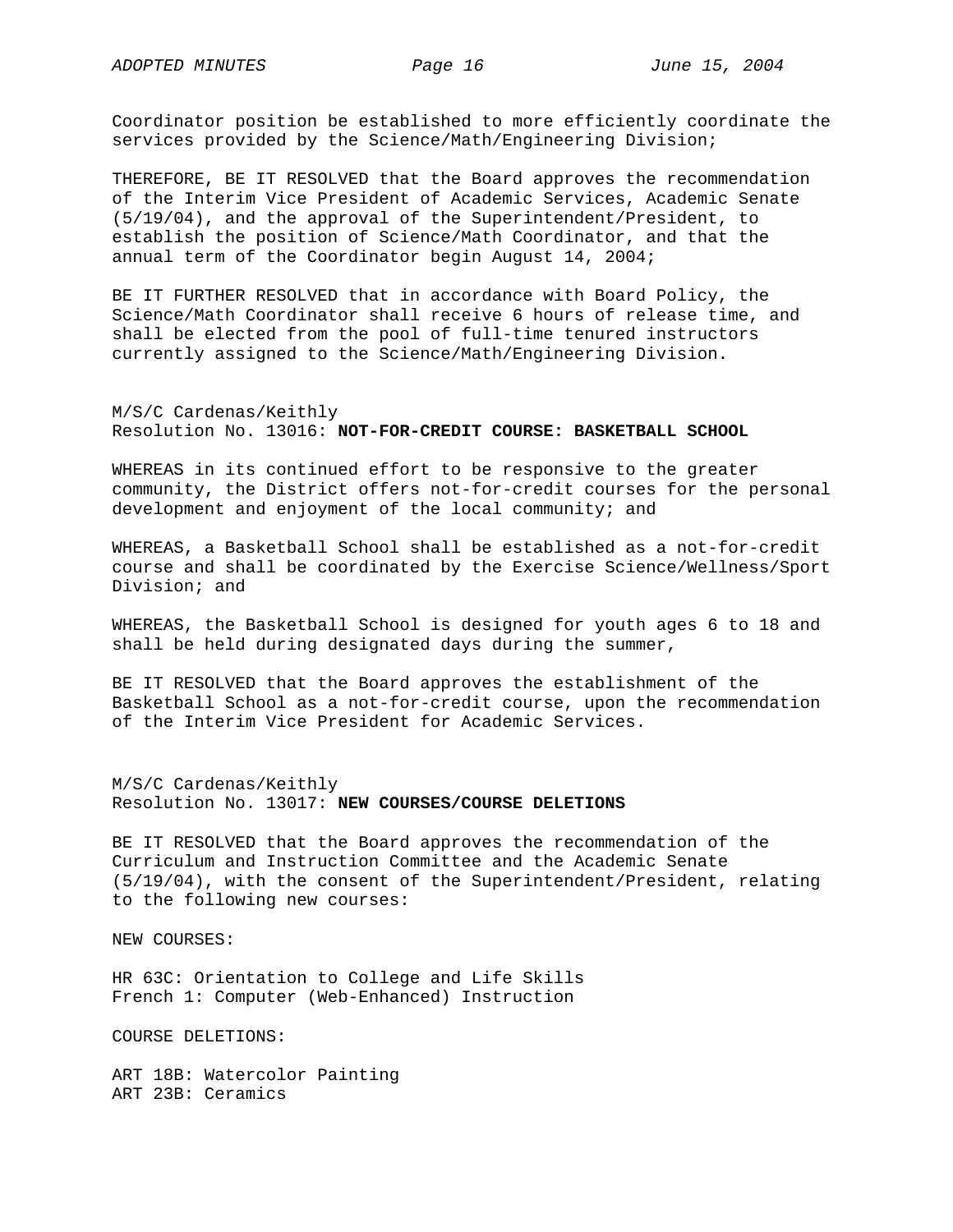Art 25B: Life Drawing ART 25: Life Drawing ART 30B:Intermediate Sculpture ART 50B: Advertising/Graphic Design FREN 1A: Elementary French

M/S/C Cardenas/Keithly Resolution No. 13018: **CHILD DEVELOPMENT PROGRAM**

BE IT RESOLVED that the Board authorizes entering into local agreement number GPKR-3113 for fiscal year 2004–2005, in the amount of \$1,661.00, with the California State Department of Education, and that Dr. Paul Pai, Superintendent/President, and Dr. Marion Boenheim, Interim Vice President for Academic Services are authorized to sign the transaction for the Board.

BE IT FURTHER RESOLVED that these grant funds must be used for the benefit of prekindergarten children, and to enhance program quality for prekindergarten childcare and development programs.

M/S/C Keithly/Acuña to go into **CLOSED SESSION**

1. NEGOTIATIONS UNDER THE EDUCATIONAL EMPLOYMENT RELATIONS ACT Conference with District Negotiators RE: Direction for Negotiations

M/S/C Keithly/Acuña to go back to **OPEN SESSION**

Board President Ramirez announced that the Board gave direction to the District negotiators.

M/S/C Cardenas/Wong Resolution No. 13019: **NEGOTIATIONS AGREEMENT BETWEEN THE DISTRICT AND CSEA CHAPTER 472**

BE IT RESOLVED that the Board approves the negotiated Agreement for 2003-2004 between the Imperial Community College District and CSEA Chapter 472 as follows:

1. Salary:

- a) No salary increase for fiscal year 2003–2004.
- b) A 5% on-schedule salary increase effective July 1, 2004.
- c) Effective July 1, 2005, the District shall use future COLA monies received from the state for salary increases for IVC employees in at least the same proportion as salaries are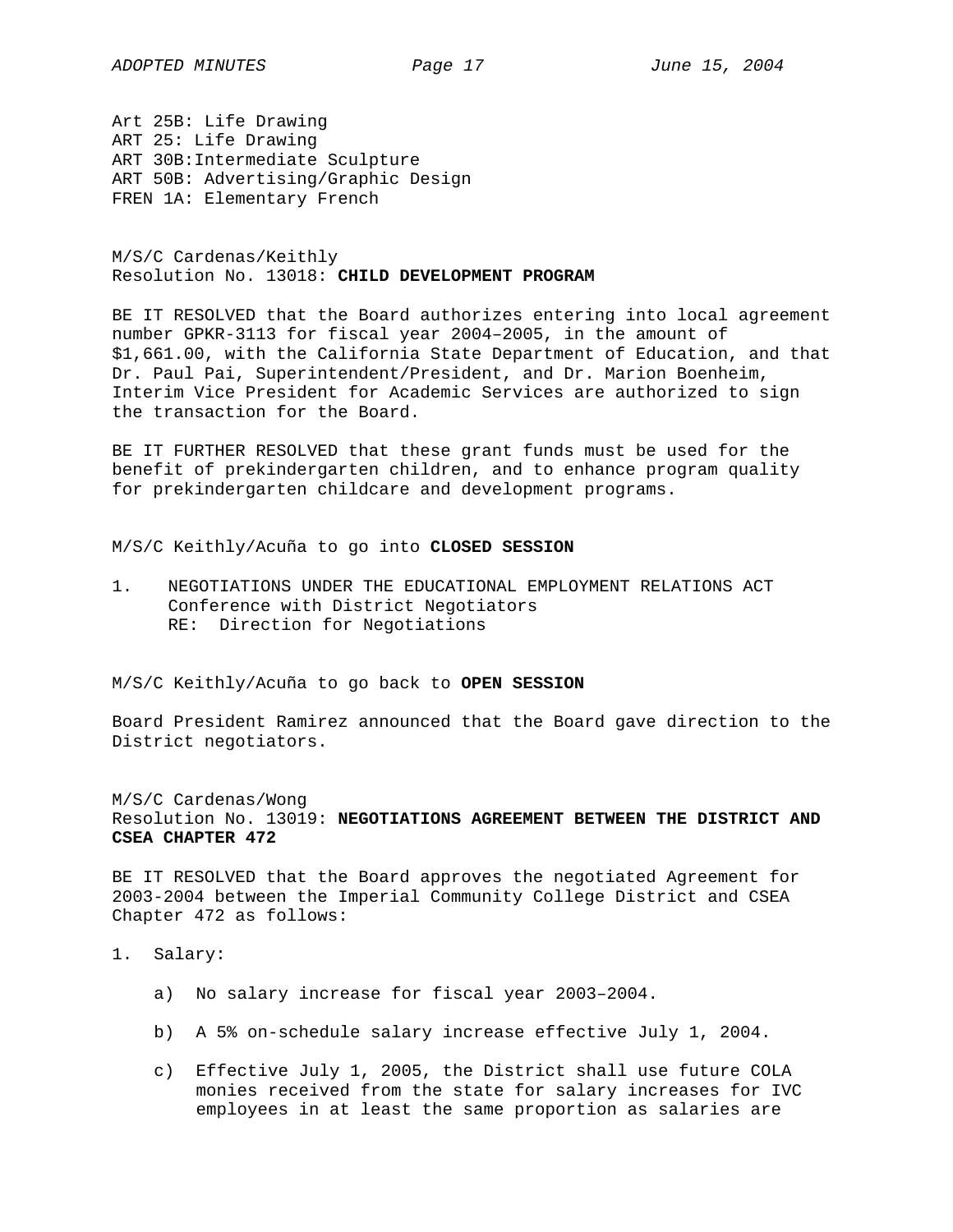represented in the total apportionment funds. For example, if salaries represent 80% (eighty percent) of our total revenue apportionment for the year and a 3% (three percent) COLA is granted, then at least 80% of the 3% COLA must be used for salary increases.

- 2. Effective July 1, 2004, add step L to the longevity steps of the Classified Salary Schedule so that an employee shall receive a 5% increase in salary at the beginning of the  $26<sup>th</sup>$  year of service.
- 3. Maintain total health insurance benefits at the current level for classified employees and retirees hired prior to July 1, 2004.
- 4. Add a new subparagraph (4) to Article 10.2:
	- (4) Classified employees hired after July 1, 2004, will not be eligible for the health insurance benefits provided under Article 10.2 after the age of 65.
- 5. Replace the existing subparagraph (4) of Article 10.3 with the language below, and renumber the existing subparagraph (4) as subparagraph (5):
	- (4) Classified employees hired after July 1, 2004, will not be eligible for the health insurance benefits provided under Article 10.3 after the age of 65.
- 6. Revise Article 11.9, Bereavement Leave, to include "stepparent" and "stepchild" in the definition of "member of the immediate family."
- 7. Revise Article 11.19, Catastrophic Leave Pool Program, to allow faculty and administrators to donate eligible leave credits of no less than eight hours and no more than 24 hours to the pool per fiscal year, but not be eligible to utilize the pool.
- 8. Revise Article 20, Professional Growth Program, as reflected in Attachment A.
- 9. Delete the following language from Article 13, Holidays (including examples):

"Any future salary schedule increases which cumulatively exceed the COLA will result in the reduction in the number of paid holidays at a ratio of one (1) holiday for each cumulative 5% salary increase over COLA until the number of remaining holidays have reached 16."

10. Revise Article 17.2, Notice of Layoffs, to extend the 30-day layoff notice to 45 days, in accordance with current law, and to add the following language to Article 17.3, Order of Layoffs: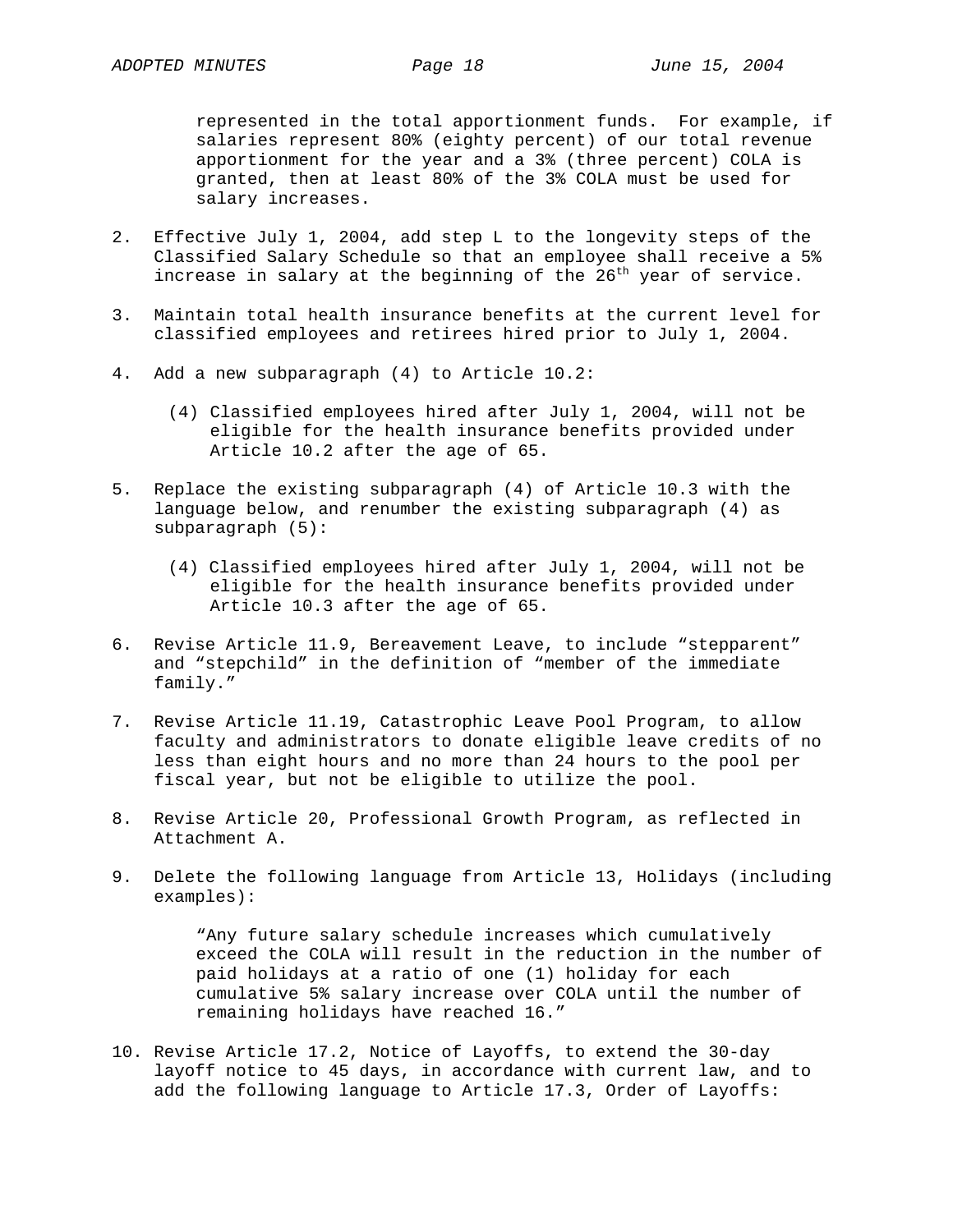"When reclassification results either in a merger of two or more classes or the separation of a class into two or more classes, seniority rights of unit employees who are classified within the new class shall be computed from the date of their earliest entrance into regular service in the original class."

11. Golden Handshake: add two years of service, as a retirement incentive, for fiscal years 2003–2004 and 2004–2005.

M/S/C Cardenas/Wong Resolution No. 13020: **2003–2004 AGREEMENT BETWEEN THE DISTRICT AND CLASSIFIED MANAGERS**

BE IT RESOLVED that the Board approves the Agreement for 2003-2004 between the Imperial Community College District and Classified Managers as follows:

- 1. Salary:
	- a) No salary increase for fiscal year 2003 2004.
	- b) 5% increase on the Salary Scale, effective July 1, 2004 (Exhibit 1).
	- c) Effective July 1, 2005, the District shall use future COLA monies received from the state for salary increases for IVC employees in at least the same proportion as salaries are represented in the total apportionment funds. For example, if salaries represent 80% (eighty percent) of our total revenue apportionment for the year and a 3% (three percent) COLA is granted, then at least 80% of the 3% COLA must be used for salary increases.
- 2. Maintain total health insurance benefits at the current level for classified employees and retirees hired prior to July 1, 2004.
- 3. Add a new subparagraph Section VII (A):

Classified employees hired after July 1, 2004, will not be eligible for the health insurance benefits provided under Section VII (A) after the age of 65.

4. Replace the existing subparagraph Section VII (B) with the language below:

Classified employees hired after July 1, 2004, will not be eligible for the health insurance benefits provided under Section VII (B) after the age of 65.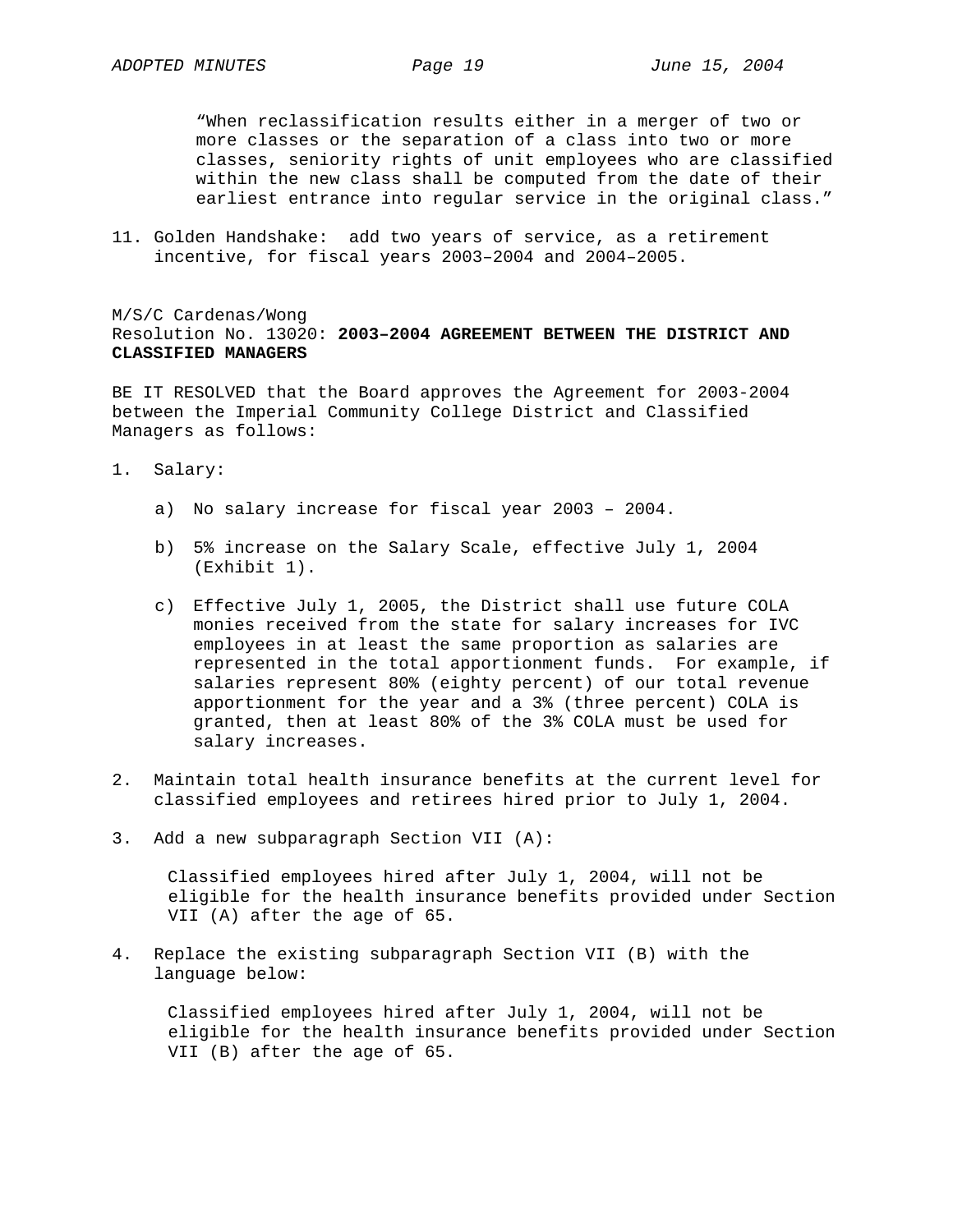- 5. Revise Section VIII (H), Bereavement Leave, to include "stepparent" and "stepchild" in the definition of "member of the immediate family."
- 6. Revise Section VIII (O), Catastrophic Leave Pool Program, to allow faculty and administrators to donate eligible leave credits of no less than eight hours and no more than 24 hours to the pool per fiscal year, but not be eligible to utilize the pool.
- 7. Revise Section XIV, Professional Growth Program, as reflected in Attachment A.
- 8. Delete the following language from Section X, Holidays (including examples):

"Any future salary schedule increases which cumulatively exceed the COLA will result in the reduction in the number of paid holidays at a ratio of one (1) holiday for each cumulative 5% salary increase over COLA until the number of remaining holidays have reached 16."

9. Revise Section XII, Notice of Layoffs, to extend the 30-day layoff notice to 45 days, in accordance with current law, and to add the following language to Section XII (C), Order of Layoffs:

"When reclassification results either in a merger of two or more classes or the separation of a class into two or more classes, seniority rights of unit employees who are classified within the new class shall be computed from the date of their earliest entrance into regular service in the original class."

10. Golden Handshake: add two years of service, as a retirement incentive, for fiscal years 2003–2004 and 2004–2005.

# M/S/C Keithly/Cardenas NO VOTE: Acuña Resolution No. 13021: **2003–2004 AGREEMENT BETWEEN THE DISTRICT AND CONFIDENTIAL EMPLOYEES**

BE IT RESOLVED that the Board approves the agreement for 2003-2004 between the Imperial Community College District and Confidential Employees as follows:

- 1. Salary:
	- a) No salary increase for fiscal year 2003–2004.
	- b) New Salary Scale and placement for Confidentials effective July 1, 2004, to include appropriate longevities.
	- c) 5% increase on the Salary Scale, effective July 1, 2004.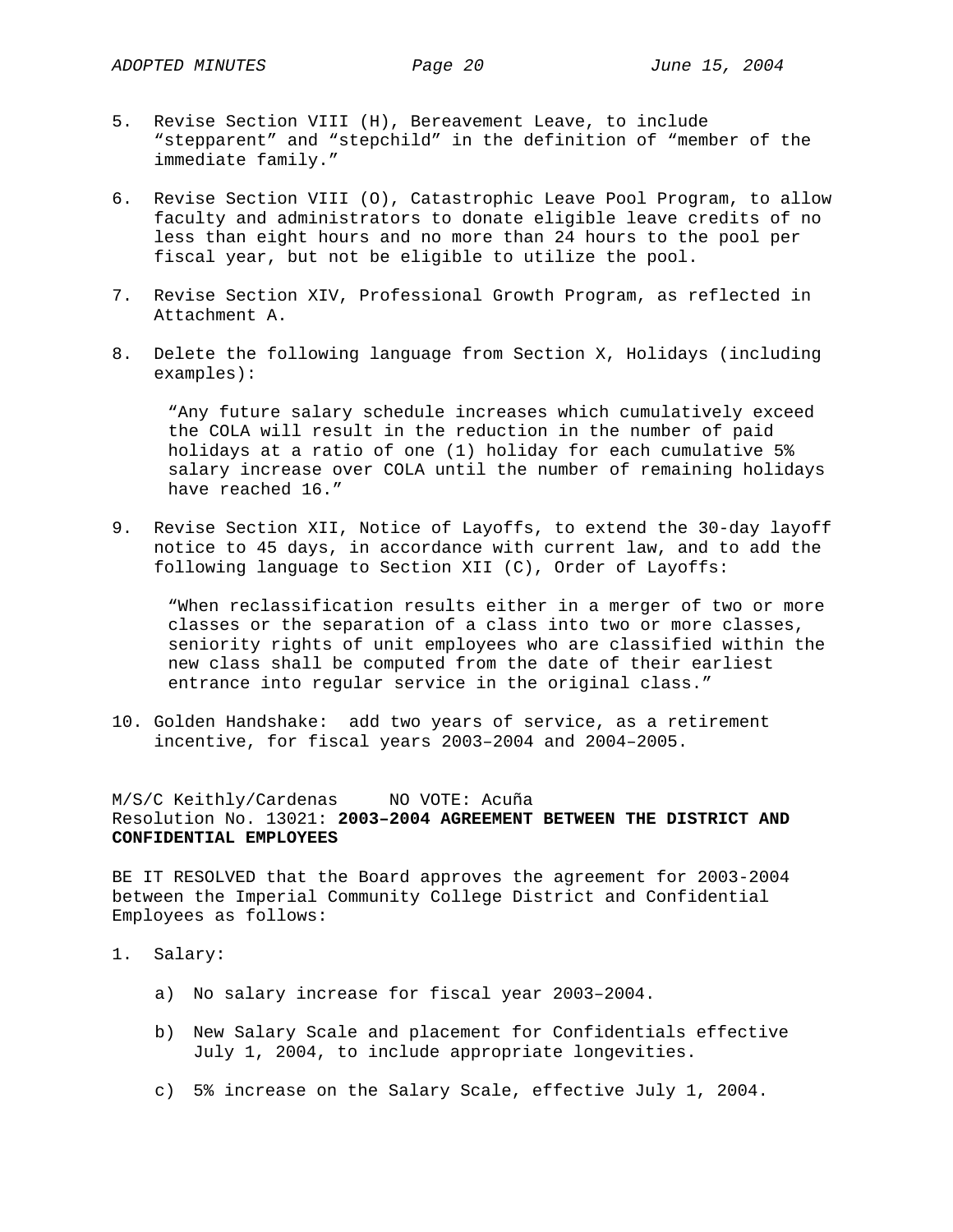- d) Effective July 1, 2005, the District shall use future COLA monies received from the state for salary increases for IVC employees in at least the same proportion as salaries are represented in the total apportionment funds. For example, if salaries represent 80% (eighty percent) of our total revenue apportionment for the year and a 3% (three percent) COLA is granted, then at least 80% of the 3% COLA must be used for salary increases.
- 2. Maintain total health insurance benefits at the current level for classified employees and retirees hired prior to July 1, 2004.
- 3. Add a new subparagraph Section VII (A):

Classified employees hired after July 1, 2004, will not be eligible for the health insurance benefits provided under Section VII (A) after the age of 65.

4. Replace the existing subparagraph Section VII (B) with the language below:

Classified employees hired after July 1, 2004, will not be eligible for the health insurance benefits provided under Section VII (B) after the age of 65.

- 5. Revise Section VIII (H), Bereavement Leave, to include "stepparent" and "stepchild" in the definition of "member of the immediate family."
- 6. Revise Section VIII (O), Catastrophic Leave Pool Program, to allow faculty and administrators to donate eligible leave credits of no less than eight hours and no more than 24 hours to the pool per fiscal year, but not be eligible to utilize the pool.
- 7. Revise Section XIV, Professional Growth Program, as reflected in Attachment A.
- 8. Delete the following language from Section X, Holidays (including examples):

"Any future salary schedule increases which cumulatively exceed the COLA will result in the reduction in the number of paid holidays at a ratio of one (1) holiday for each cumulative 5% salary increase over COLA until the number of remaining holidays have reached 16."

9. Revise Section XII, Notice of Layoffs, to extend the 30-day layoff notice to 45 days, in accordance with current law, and to add the following language to Section XII (C), Order of Layoffs:

"When reclassification results either in a merger of two or more classes or the separation of a class into two or more classes,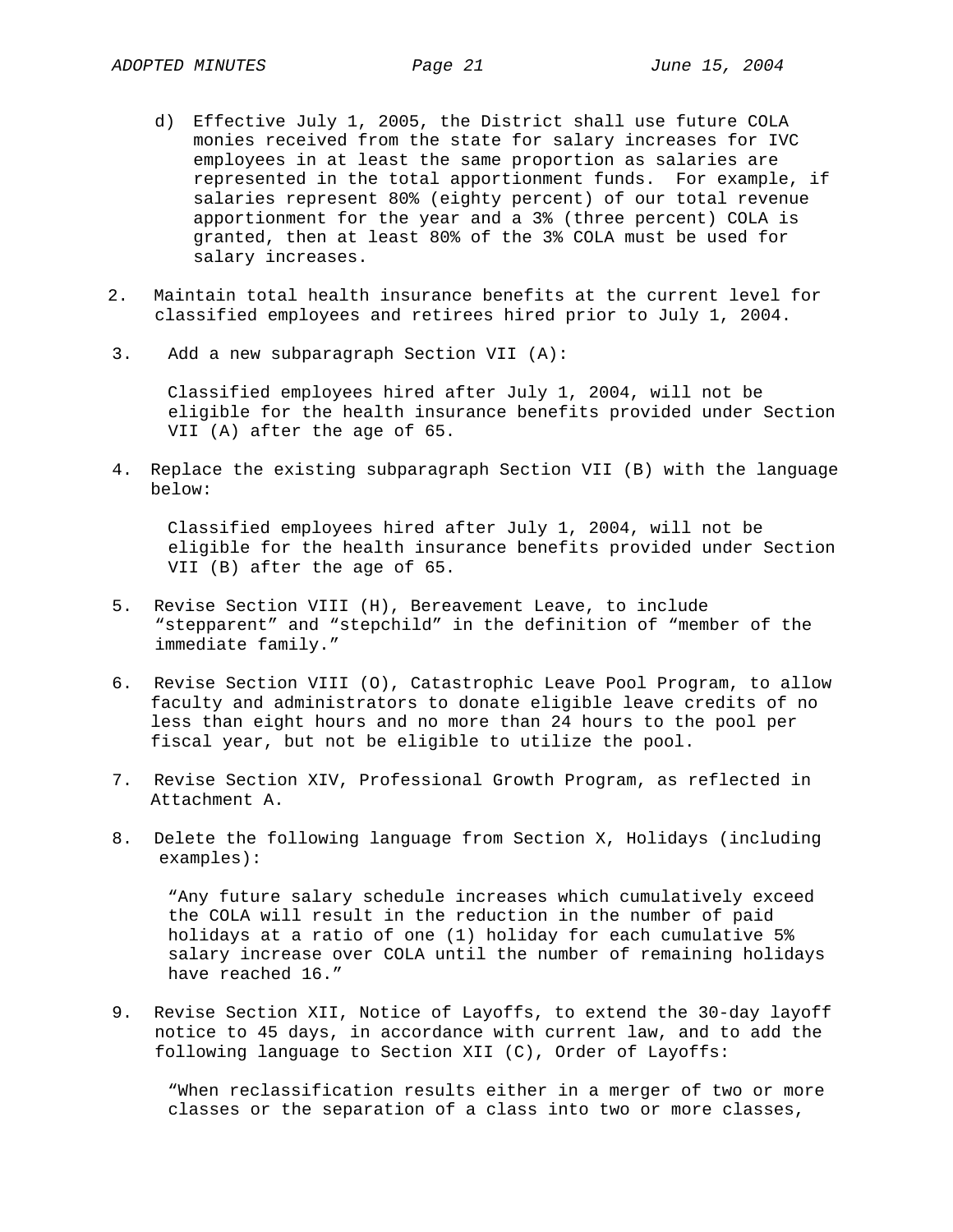seniority rights of unit employees who are classified within the new class shall be computed from the date of their earliest entrance into regular service in the original class."

10. Golden Handshake: add two years of service, as a retirement incentive, for fiscal years 2003–2004 and 2004–2005.

M/S/C Cardenas/Wong Resolution No. 13022: **2003–2004 AGREEMENT BETWEEN THE DISTRICT AND SUPERINTENDENT/PRESIDENT**

BE IT RESOLVED that the Board authorizes the following compensation and benefit increases for the Superintendent/ President:

- 1. Effective July 1, 2004, the Superintendent/President's Salary Contract shall be increased by five percent (5%).
- 2. Effective July 1, 2004, the doctoral stipend shall be increased to five thousand dollars (\$5,000.00) per year.

M/S/C Cardenas/Wong Resolution No. 13023: **FULL-TIME TENURE TRACK ACADEMIC PERSONNEL**

BE IT RESOLVED that the following full-time tenure track, academic personnel be employed for the 2004-2005 academic year, pending medical and background checks:

| <b>NAME</b>           | CLASSIFICATION/STEP                                                               | ASSIGNMENT                                         |
|-----------------------|-----------------------------------------------------------------------------------|----------------------------------------------------|
| Dr. Andrew Chien      | Appropriate Classification<br>and Step Contingent Upon<br>Verification of Records | Biology<br>Instructor                              |
| Maria Coronel         | $^{\prime\prime}$                                                                 | Spanish<br>Instructor                              |
| Gaylla Finnell        | $^{\prime\prime}$                                                                 | Political Science<br>Instructor                    |
| Dr. Melani Guinn      | $^{\prime\prime}$                                                                 | Speech Instructor                                  |
| Bruce Page            | $^{\prime\prime}$                                                                 | Speech/Journalism<br>Instructor                    |
| Toni Pfister          | $^{\prime\prime}$                                                                 | Exercise/Science/<br>Wellness/Sports<br>Instructor |
| Mary-Jo<br>Wainwright | $^{\prime\prime}$                                                                 | History<br>Instructor                              |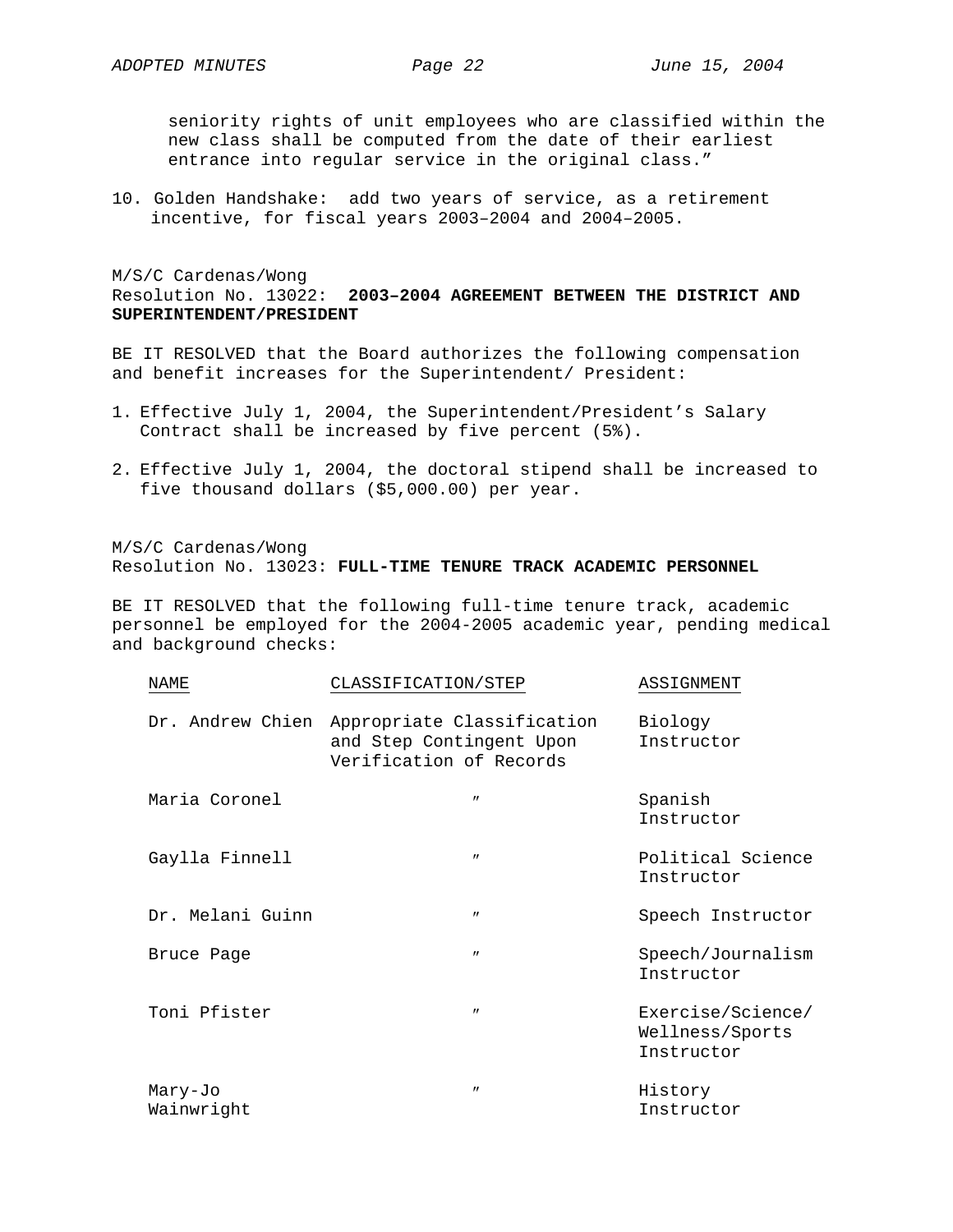(Writing) Instructor

M/S/C Cardenas/Wong Resolution No. 13024: **TEMPORARY ACADEMIC PERSONNEL**

BE IT RESOLVED that the following academic personnel be employed for the Fall 2004 Semester, on a temporary contract basis:

| NAME            | CLASSIFICATION/STEP                                                               | ASSIGNMENT     |
|-----------------|-----------------------------------------------------------------------------------|----------------|
| Jorge Estrada   | Appropriate Classification<br>and Step Contingent Upon<br>Verification of Records | Art Instructor |
| Jean Montenegro | "                                                                                 | English        |

M/S/C Cardenas/Wong Resolution No. 13025: **2004-2005 DIVISION CHAIRS**

BE IT RESOLVED that the following individuals have been elected to act as Division Chairs in their respective divisions for the 2004-2005 academic year:

| DIVISION                        | CHAIRPERSON      |
|---------------------------------|------------------|
| Behavioral & Social Science     | Krista Byrd      |
| Business                        | Valerie Rodgers  |
| English                         | Dr. Fred Fischer |
| Exercise Science/Wellness/Sport | Jill Tucker      |
| Humanities                      | Tom Gilbertson   |
| Science/Math/Engineering        | Dr. Lianna Zhao  |

M/S/C Cardenas/Wong Resolution No. 13026: **COACHING ASSIGNMENTS FOR 2004-2005**

BE IT RESOLVED that the Board approves the following list of individuals to be appointed as Athletic Coaches for the 2004-2005 Academic Year as follows:

| NAME       | POSITION          | SPORT |
|------------|-------------------|-------|
| Jim Mecate | Athletic Director |       |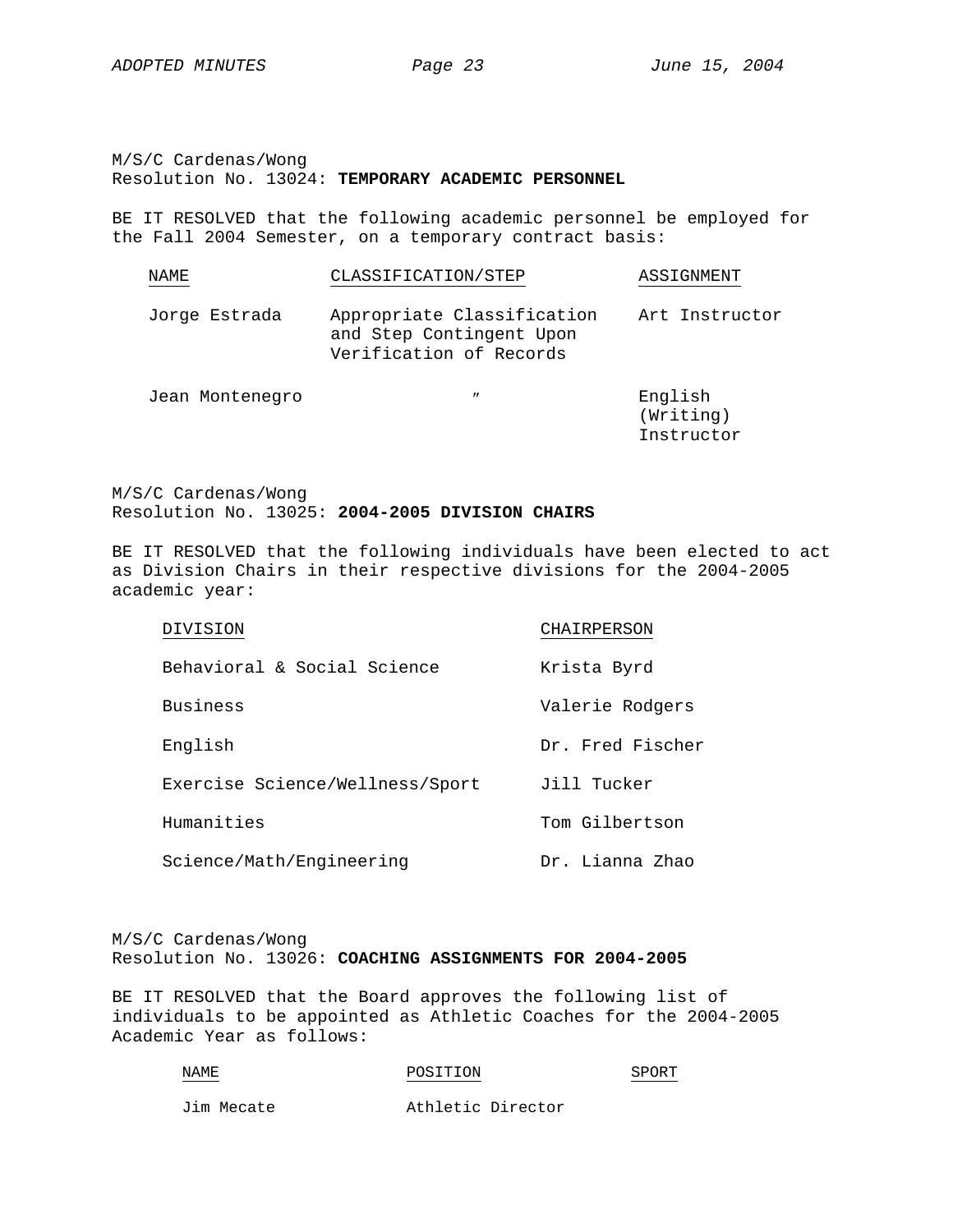| Rafael Contreras<br>Juan Dublin                   | Head Coach<br>Assistant Coach                     | Men's Soccer       |
|---------------------------------------------------|---------------------------------------------------|--------------------|
| Angelica Ramos<br>Anabel Acevedo                  | Head Coach<br>Assistant Coach                     | Women's Soccer     |
| Jill Tucker<br>Gerardo Cazares<br>Melissa Medina* | Head Coach<br>Assistant Coach<br>Assistant Coach  | Women's Volleyball |
| Nick Gehler<br>Carey Fristrup                     | Head Coach<br>Assistant Coach                     | Men's Basketball   |
| Jill Tucker<br>Jeff Deyo<br>Joe Garcia*           | Head Coach<br>Assistant Coach<br>Assistant Coach* | Women's Basketball |
| Jim Mecate<br>TBA                                 | Head Coach<br>Assistant Coach                     | Men's Baseball     |
| Jill Lerno<br>Jared Redden                        | Head Coach<br>Assistant Coach                     | Women's Softball   |
| Mike Palacio<br>Gerardo Cazares                   | Head Coach<br>Assistant Coach                     | Men's Tennis       |
| Ana Garcia<br>Vanessa Mateus                      | Head Coach<br>Assistant Coach                     | Women's Tennis     |
| Jill Lerno                                        | Cheer Advisor                                     |                    |

\* Paid with Fund Raised Money

M/S/C Cardenas/Wong Resolution No. 13027: **VOLUNTEER EMPLOYMENT**

BE IT RESOLVED that the Board approves Gabriel Lopez as Volunteer Assistant Coach for Men's Soccer, and that he shall be covered by Workman's Compensation Insurance during the duration of his services.

BE IT FURTHER RESOLVED that thanks are hereby expressed to Gabriel Lopez for his contribution to Imperial Valley College.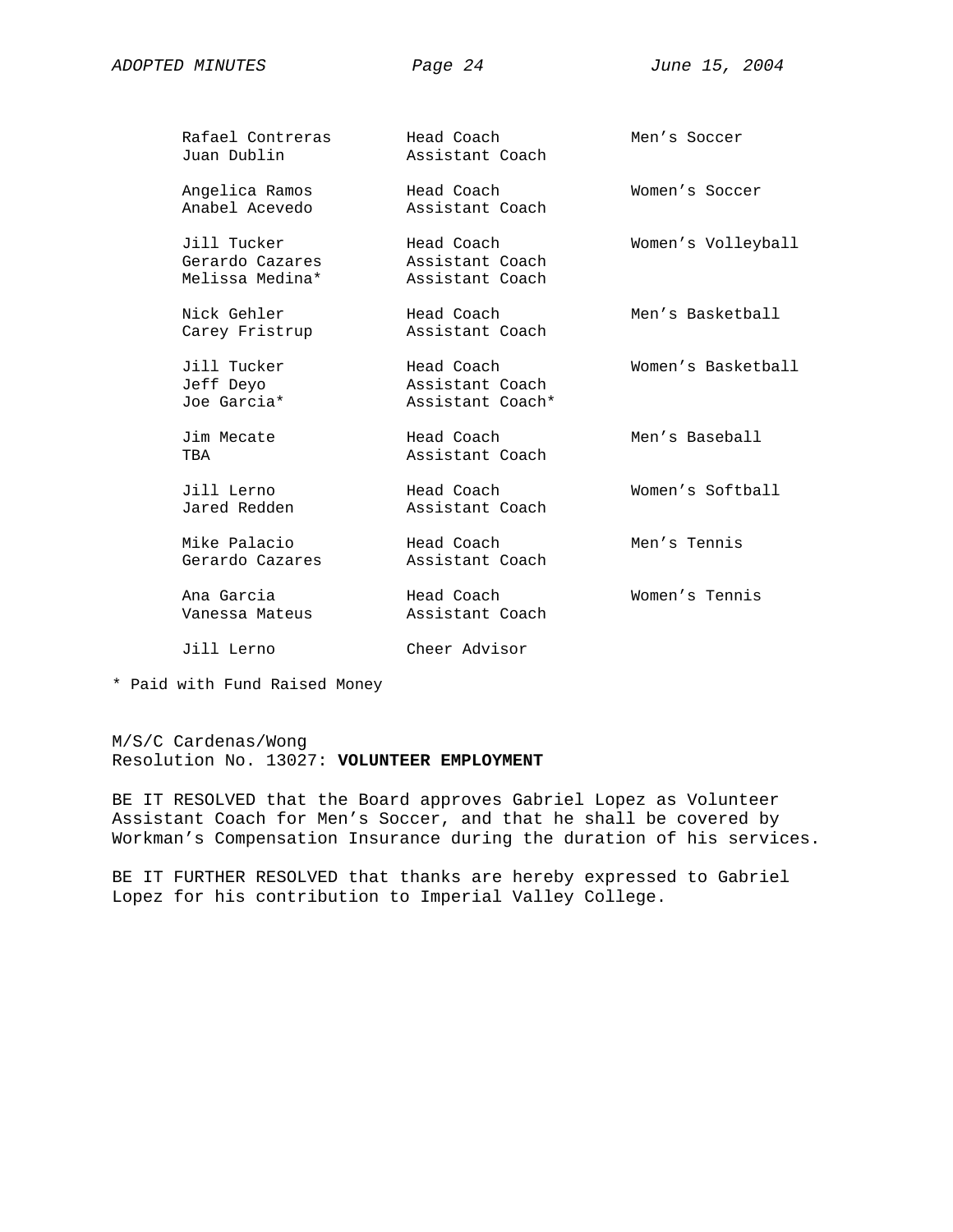M/S/C Cardenas/Wong Resolution No. 13028: **PER-SESSION INSTRUCTOR EMPLOYMENT**

BE IT RESOLVED that the following personnel be employed during the 2004 Summer Session, at the hourly rate provided for in Resolution No. 12564. Employment is contingent upon verification of records, credentials, and sufficient enrollment, or whether the class is essential to a full-time instructor's load:

NAME POSSIBLE ASSIGNMENT

| Alex Jaime     |      | Computer Information Systems |  |
|----------------|------|------------------------------|--|
| Robert Rhoades | Math |                              |  |

M/S/C Long/Keithly Resolution No. 13029: **TITLE IX COMPLIANCE OFFICER**

BE IT RESOLVED that Lincoln Davis and Olga Artechi be appointed to serve jointly as the Title IX Compliance Officer for the District for the 2004-2005 academic year at the stipend established in Resolution No. 12772 dated August 13, 2003.

M/S/C Cardenas/Wong Resolution No. 13030: **CLASSIFIED RECLASSIFICATION**

BE IT RESOLVED that the following Classified Personnel be reclassified as indicated:

| NAME                          | PRESENT<br>CLASSIFICATION                                                         | NEW CLASSIFICATION                                                                 | FUNDING                                       | EFFECTIVE |
|-------------------------------|-----------------------------------------------------------------------------------|------------------------------------------------------------------------------------|-----------------------------------------------|-----------|
| Saria<br>Cardoza              | Staff Secretary I<br>Range 23                                                     | Student Affairs<br>Secretary Range 27                                              | District                                      | 7/1/04    |
| Jose<br>Alarcon               | Student Services<br>Evaluator<br>Range 30                                         | Student Services<br>Evaluator Range 32                                             | District/<br>Partnership<br>for<br>Excellence | 7/1/04    |
| Norma<br>Gonzalez-<br>Morales | Reading/Writing Lab<br>Coordinator Range 27                                       | Reading/Writing Lab<br>Coordinator Range 30                                        | District                                      | 7/1/04    |
| Raquel<br>Gonzalez            | Office Assistant II<br>Part-Time/20 hrs.<br>$wk. / 12 \text{ mos.} /$<br>Range 21 | Office/Evening<br>Resources Assistant<br>Full-Time/40 hrs. wk.<br>12 mos./Range 22 | District                                      | 7/1/04    |